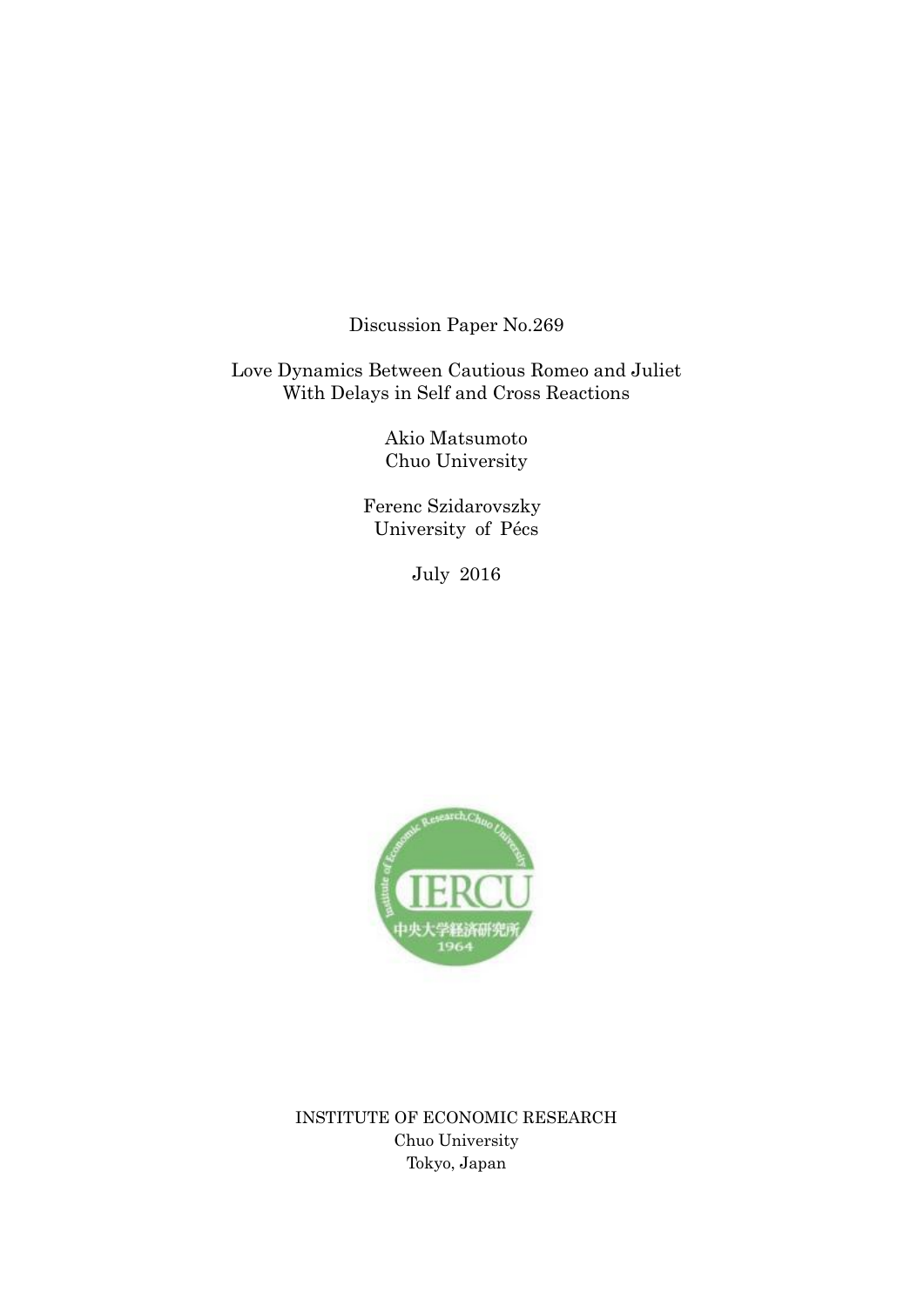# Love Dynamics Between Cautious Romeo and Juliet with Delays in Self and Cross Reactions

Akio Matsumoto<sup>†</sup> Ferenc Szidarovszky<sup>‡</sup>

#### Abstract

We investigate love dynamics of two individuals in a delay Romeo and Juliet model in which both are assumed to be cautious, the most natural romantic style. The local stability analysis proves first that the steady state is fairly stable when there are no delays and second that solving the characteristic equation generates a set of positive delays for which the steady state loses stability. Through numerical analysis, we confirm the following three main results: (1) cyclic oscillations of love feeling emerge via Hopf bifurcation;  $(2)$  multiple delays cause the double edge effect implying that alternation of stability and instability repeatedly occurs; (3) complicated dynamics involving chaotic oscillations emerges and then merges to a limit cycle as the length of one delay increases with fixed values of the other delay.

Keywords: Love dynamics, Delay differential equations, Cautious lovers, Hopf bifurcation, Double edge effect

The authors highly appreciate the Önanical supports from the MEXT-Supported Program for the Strategic Research Foundation at Private Universities 2013-2017, the Japan Society for the Promotion of Science (Grant-in-Aid for Scientific Research (C), 25380238, 26380316, 16K03556) and Chuo University (Joint Research Grant). The usual disclaimer applies.

yProfessor, Department of Economics, Senior Researcher, International Center for further Development of Dynamic Economic Research, Chuo University, 742-1, Higashi-Nakano, Hachio ji, Tokyo, 192-0393, Japan. akiom@tamacc.chuo-u.ac.jp

<sup>&</sup>lt;sup>‡</sup>Professor, Department of Applied Mathematics, University of Pécs, Ifjúság u. 6., H-7624, PÈcs, Hungary. szidarka@gmail.com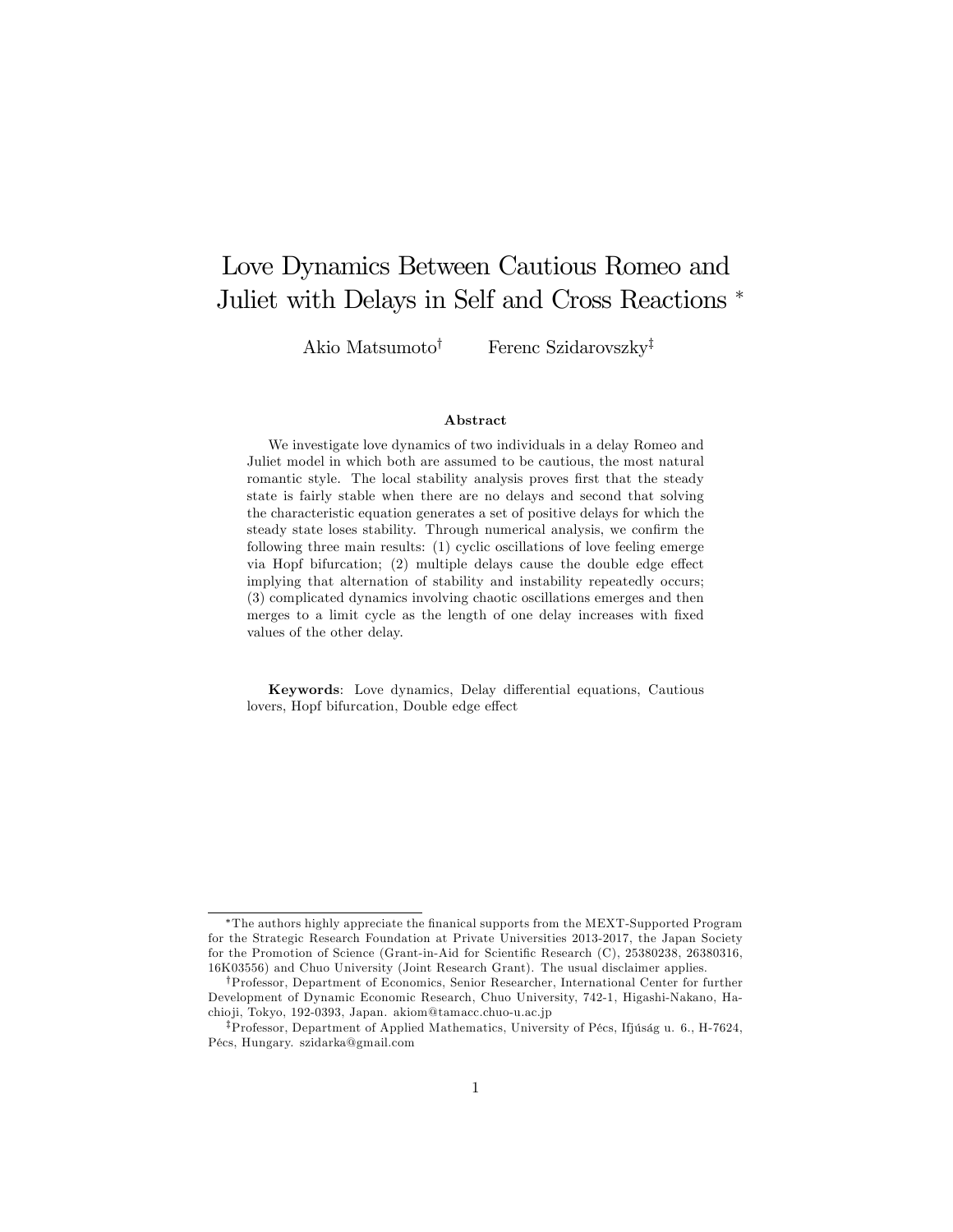## 1 Introduction

This paper considers love affair dynamics with two distinct delays and extends the study of Matsumoto and Szidarovszky (2016) that deals with love dynamics with one delay. It presents a new characterization of love evolution by which a wide spectrum of love dynamics can be constructed, ranging from monotonic convergence to complicated oscillations including chaotic phenomena.

Differential equations have been used to describe dynamic phenomena in various fields of science; Navier-Stockes equations in physics, Schrödinger equation in quantum chemistry, Lotka-Voltera equations in biology, price dynamic system following the law of supply and demand in economics, to name only a few. In social psychology, Strogatz (1988) could be the first to model the dynamics of romantic feelings of two individuals named Romeo and Juliet with two differential equations. It is designed to evolve a love affair between Romeo and Juliet through two routes. It may be very natural that one's love grows more strongly when the other expresses his/her love more passionately. It is, on the contrary, also possible that one's feeling gets gradually down when this individual is a fickle lover. So the first route describes a change in one's own level of love feeling affected by the partner's level. We say that time evolution of the love affair through this route is nurtured in a *cross-reaction* process. Second, one's own level can change even in absence of the partner. If Juliet disappears by some reasons, Romeo gradually loses his affections as time goes on or he could live in old days memories, preserving his affections to Juliet. We say that love affection through this route evolves in a self-reaction process. Further, how love grows or decays depends on the romantic styles of Romeo and Juliet. According to Strogatz (1988), the styles are classified into four specifications, "eager beaver" if both of the self and cross reactions are positive, "cautious lover" if the self reaction is negative and the cross-reaction is positive, "narcissistic nerd" if the self-reaction is positive and the cross-reaction is negative and "hermit" or "stoic lover" if both are negative.

Taking into account of the real-life fact that the majority of the population is the cautious lover, we confine our main analysis to a case in which Romeo and Juliet are cautious lovers. Further, real life observations often tell us two distinguished evolutions of love after they meet for the first time. One is that love stories develop monotonically and, sooner or later, stay at their plateau for a long time (i.e., convergent dynamics). The other is that love stories arrive at a oscillating regime in which the feelings of the individuals sometimes fall into the bottomless pit, some other times rise up to the peak of happiness and these ups and downs repeat themselves (i.e., cyclic dynamics). In the existing literature, two types of models are known to explain these observations. On one hand, it has been demonstrated that a variant of Romeo and Juliet model can interpret various types of love stories described in "Pride and Prejudice," (Rinaldi et al. (2014)) "Gone with the Wind" (Rinaldi at al. (2013a)) and "Beauty and the Beast" (Rinaldi at al. (2013b)) by focusing on the appeals of the individuals. On the other hand, following natural phenomena that interactions between the individuals could be delayed, Liao and Ran (2007), Son and Park (2011) and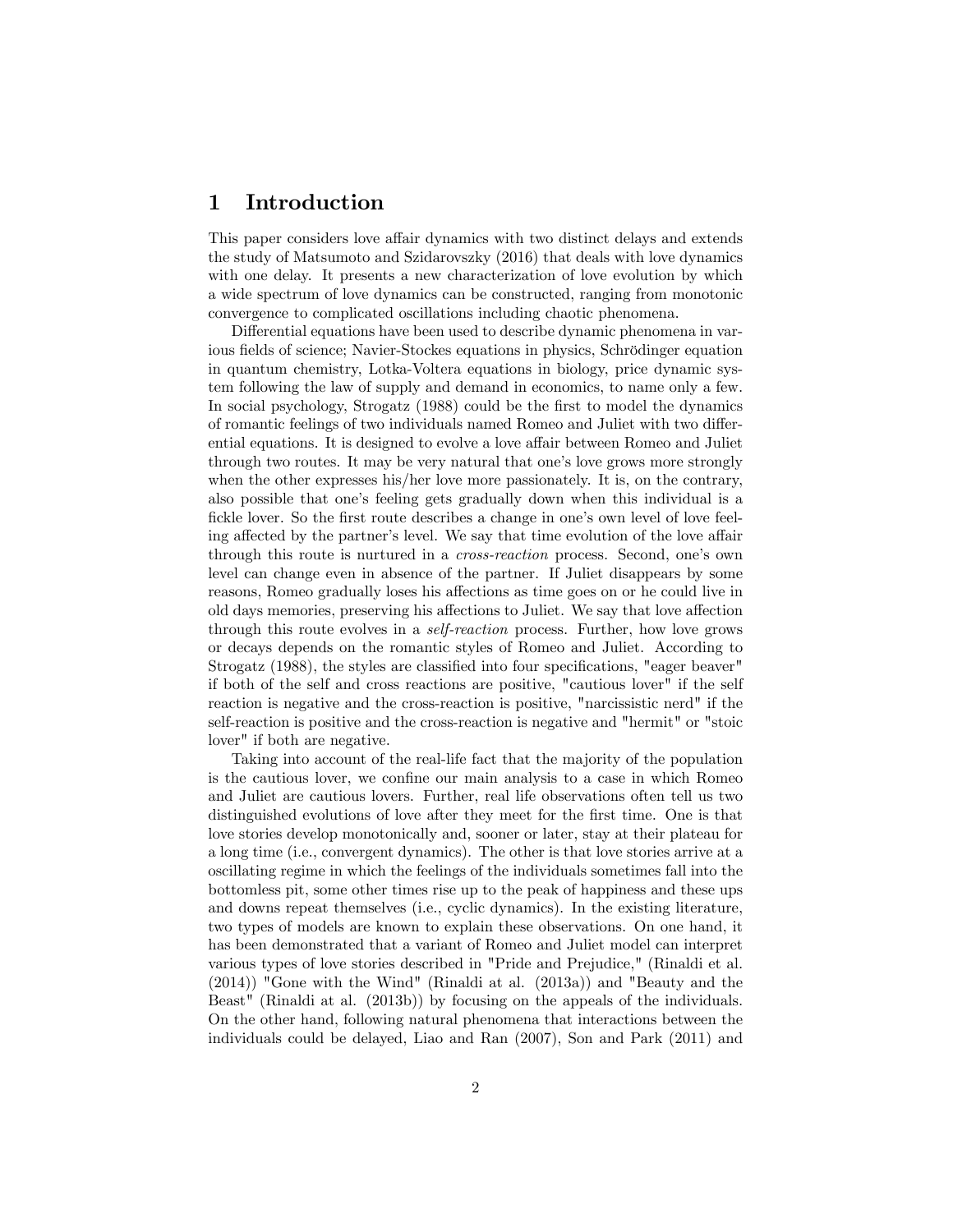Bielczyk et al. (2013) focus on a delay in a nonlinear cross-reaction process and show the birth of cyclic dynamics through Hopf bifurcation. This finding indicates that the nonlinear delay model of Romeo and Juliet explains various oscillatory dynamics of two individuals' romantic feelings. In the existing literature, however, not much has been revealed with respect to multiple delays in reactions of the individuals to stimuli. In this paper we construct a class of love dynamic models of cautious individuals in which there are delays in both self-reaction and cross-reaction of love accumulation process and study the delay effects on love dynamics analytically as well as numerically.

In what follows, Section 2 presents the basic love dynamic model with no delays. In the first half of Section 3, we review Liao and Ran  $(2007)$  in which two delays are assumed in the cross-reaction process. Then in its latter half, we additionally introduce the self-reaction delay to their model and analytically derive a stability switching curve on which stability is switched to instability or vice versa. Section 4 conducts numerical simulations and demonstrates that the two delay model can generate rich dynamics to describe "many couples, many ways to express their love and affection". Section 5 concludes the paper and provides directions of future research.

### 2 Basic Model

We now construct a Romeo and Juliet model without delays, which is called a basic model. Let  $x(t)$  and  $y(t)$  denote levels of the romantic feelings of Romeo to Juliet and that of Juliet to Romeo at time t, respectively, if  $x(t) > 0$  and  $y(t) > 0$ . The negativity of these state variables represents a level of the nonromantic or dislike feelings such as antagonism and disdain. Then the rates of change describe the feeling accumulation processes of the individuals and are assumed to have the following forms according to Rinaldi (1998):

$$
\begin{aligned} \dot{x}(t) &= O_x(x(t)) + R_x(y(t)) + I_x \\ \dot{y}(t) &= O_y(y(t)) + R_y(x(t)) + I_y \end{aligned} \tag{1}
$$

each of which is composed of three terms, *oblivion* denoted as  $O_z$ , for  $z =$ x, y, return by  $R_z$  and instinct by  $I_z$ . First,  $O_z$  gives rise to a loss of interest that describes the self-reaction process and depends on his/her own feeling level. It characterizes decay of love at disappearance of the partner in the self-reaction process. Second,  $R_z$  is a source of interest and describes the reaction of individual z to the partner's love in the cross-reaction process. Lastly,  $I_z$  is also a source of interest and describes the reaction of individual  $z$  to the partner's appeal reflecting physical, financial, educational, intellectual, well-born properties, the family background, etc. We adopt the following forms of these reaction functions:

**Assumption 1:**  $O_x(x) = -\alpha_x x$ ,  $\alpha_x > 0$  and  $O_y(y) = -\alpha_y y$ ,  $\alpha_y > 0$ . **Assumption 2:**  $R_x(y) = \beta_x \tanh(y)$  and  $R_y(x) = \beta_y \tanh(x)$ .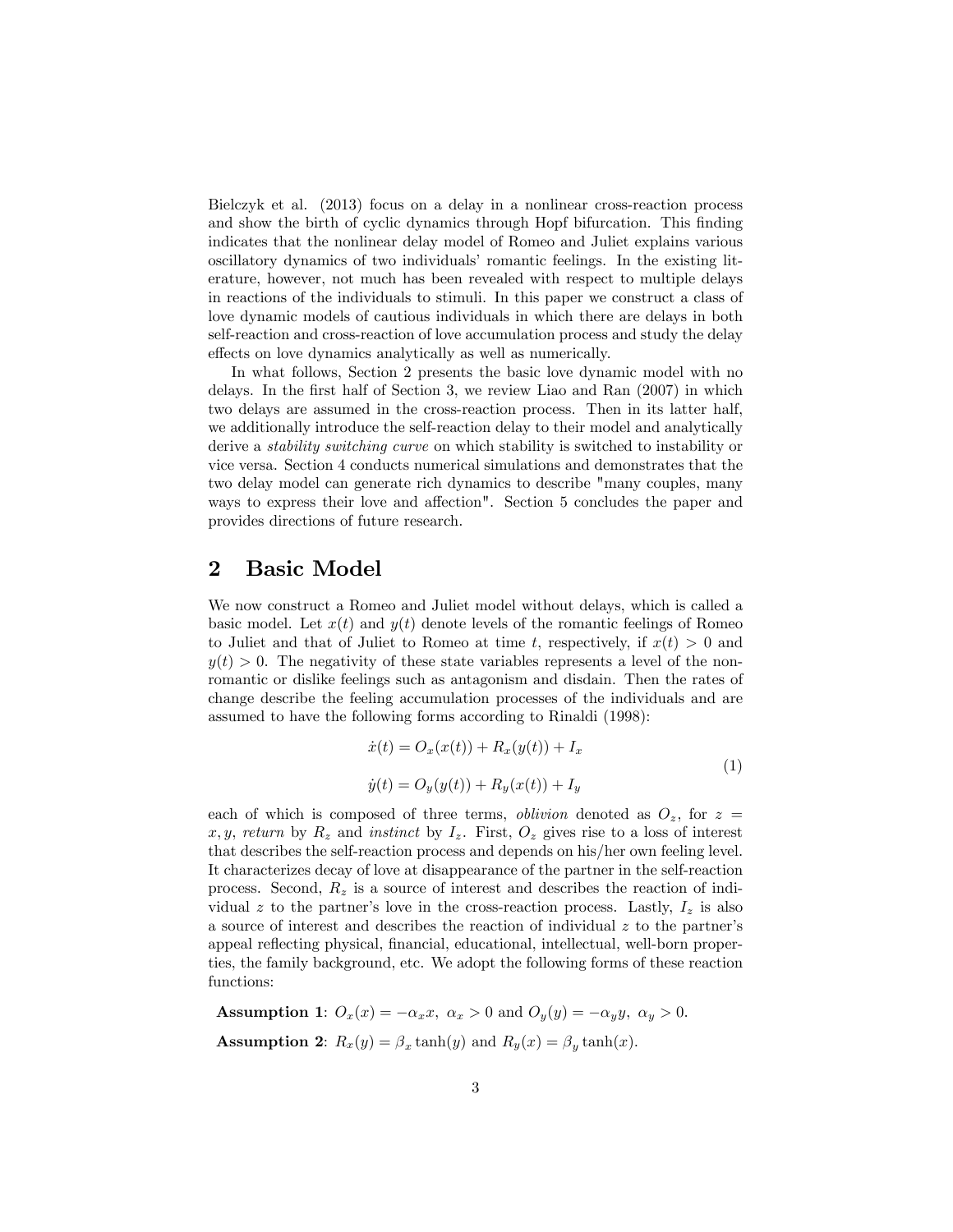**Assumption 3:**  $I_x = \gamma_x A_y$ ,  $A_y \ge 0$  and  $I_y = \gamma_y A_x$ ,  $A_x \ge 0$ .

Assumption 1 confines attention to the case where the affection vanishes exponentially in the absence of the partner. Assumption 2 implies that the reaction is determined by a product of two terms, the reaction coefficient and the hyperbolic reaction that is positive, increasing, concave and bounded from above for positive values and is negative, increasing, convex and bounded from below for negative values. The love affection of individual  $z$  is encouraged or discouraged by the partner according to whether  $\beta_z > 0$  or  $\beta_z < 0$ . Assumption 3 implies that individuals have time-invariant appeal. Non-zero  $A<sub>z</sub>$  affects not only the location of the steady state but also love dynamics as mentioned in the Introduction. In this study, since we confine attention to the delay effects on love evolution,  $A_z = 0$  is assumed to simplify the analysis.<sup>1</sup> Under these assumptions, equations  $(1)$  are reduced to a more specific system,

$$
\begin{aligned} \dot{x}(t) &= -\alpha_x x(t) + \beta_x \tanh[y(t)],\\ \dot{y}(t) &= -\alpha_y y(t) + \beta_y \tanh[x(t)], \end{aligned} \tag{2}
$$

where  $\alpha_z$  is the self-reaction or forgetting coefficient and  $\beta_z$  is the cross-reaction or return coefficient. The basic structure of system  $(2)$  is the same as that of the model Strogatz (1988) proposes. The minor difference is that a linear return function of Strogatz is replaced with a nonlinear hyperbolic function. We call it a basic Romeo and Juliet model. Matsumoto and Szidarovszky (2016) have already demonstrate that it has a unique zero steady state if  $\alpha_x \alpha_y \geq \beta_x \beta_y$  and two more non- zero steady states if  $\beta_x \beta_y > \alpha_x \alpha_y$ . Accordingly, let  $(x_0^*, y_0^*)$  be the zero steady state and  $(x_k^*, y_k^*)$  the positive steady state if  $k = 1$  and the negative steady state if  $k = 2$ .

To examine stability of the steady states, system (2) is linearized,

$$
\begin{aligned} \dot{x}(t) &= -\alpha_x x(t) + \beta_x d_y^k y(t), \\ \dot{y}(t) &= \beta_y d_x^k x(t) - \alpha_y y(t) \end{aligned} \tag{3}
$$

:

where

$$
d_x^k = \left. \frac{d \tanh(x)}{dx} \right|_{x=x_k^*} \text{ and } d_y^k = \left. \frac{d \tanh(y)}{dy} \right|_{y=y_k^*}
$$

Substituting exponential solutions  $x(t) = e^{\lambda t}u$  and  $y(t) = e^{\lambda t}v$  into system (3) yields the corresponding characteristic equation

$$
\det \left( \begin{array}{cc} \lambda+\alpha_x & -\beta_x d^k_y \\[1ex] -\beta_y d^k_x & \lambda+\alpha_y \end{array} \right)=0
$$

 $1$ On the other hand a number of papers of Rinaldi treats the appeal as an ingredient factor for love evolution. Since our approach could complement Rinaldi's approach, a delay model with the appeal could bring about more fruitful results.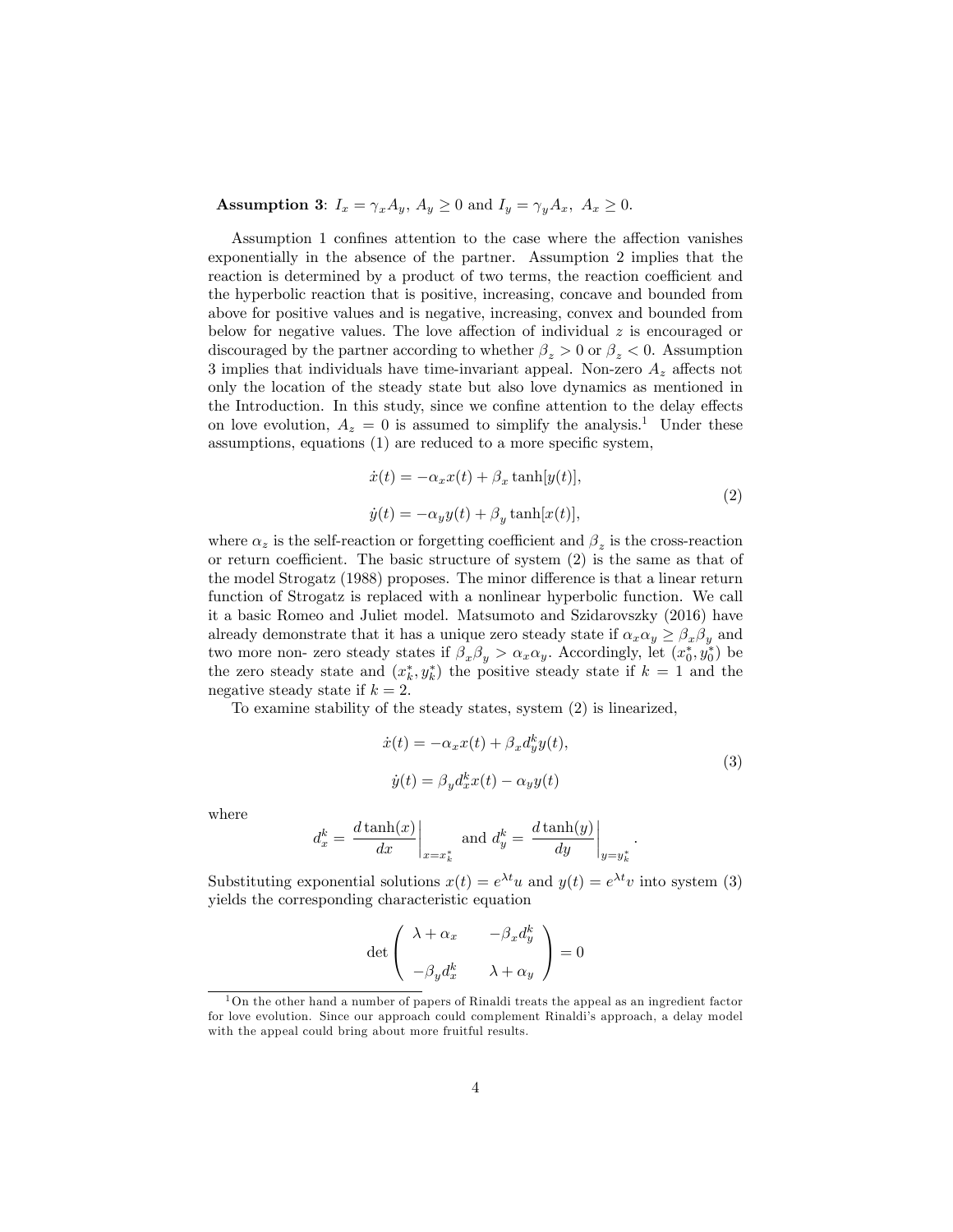$$
\lambda^2 + (\alpha_x + \alpha_y)\lambda + \alpha_x \alpha_y - \beta_x \beta_y d_x^k d_y^k = 0, \tag{4}
$$

where  $\alpha_x + \alpha_y > 0$  always by Assumption 1. It is also demonstrated in Matsumoto and Szidarovszky (2016) that  $\alpha_x \alpha_y - \beta_x \beta_y d_x^k d_y^k > 0$  for  $k = 1, 2$  and  $d_x^k = d_y^k = 1$  for  $k = 0$ . Hence we have the following result, which is a summary of Theorem 2 of Matsumoto and Szidarovszky (2016);

Theorem 1 The non-zero steady states are stable nodes while the zero-steady state is a saddle if  $\beta_x \beta_y > \alpha_x \alpha_y$  and stable otherwise.

The following numerical simulations confirm Theorem 1 and are done with  $\alpha_x = \alpha_y = 1$ ,  $\beta_x = \beta_y = 3/2$  in Figure 1(A) and  $\beta_x = \beta_y = 1/2$  in Figure 1(B). It is clearly seen that  $(x_0^*, y_0^*)$  is a saddle and  $(x_k^*, y_k^*)$  for  $k = 1, 2$  are stable in Figure 1(A) whereas the unique steady state  $(x_0^*, y_0^*)$  in Figure 1(B) is a stable node.<sup>2</sup>



Figure 1. Stability properties of the basic model

## 3 Two Delay Model

We introduce time delays in the interactions of the individuals in the basic model and consider how the delays affect love evolutions just described above by the nonlinear Romeo and Juliet model without any delays. Matsumoto and Szidarovszky  $(2016)$  have already confirmed the appearance of cyclic love dynamics in the model with one delay. Henceforth we investigate the effects caused by two distinct delays in this study.

or

<sup>&</sup>lt;sup>2</sup>In the same way, it can be checked that the zero-steady state is stable in the cases of  $0 > \beta_x \beta_y > -\alpha_x \alpha_x$  and  $0 > -\alpha_x \alpha_x > \beta_x \beta_y$ .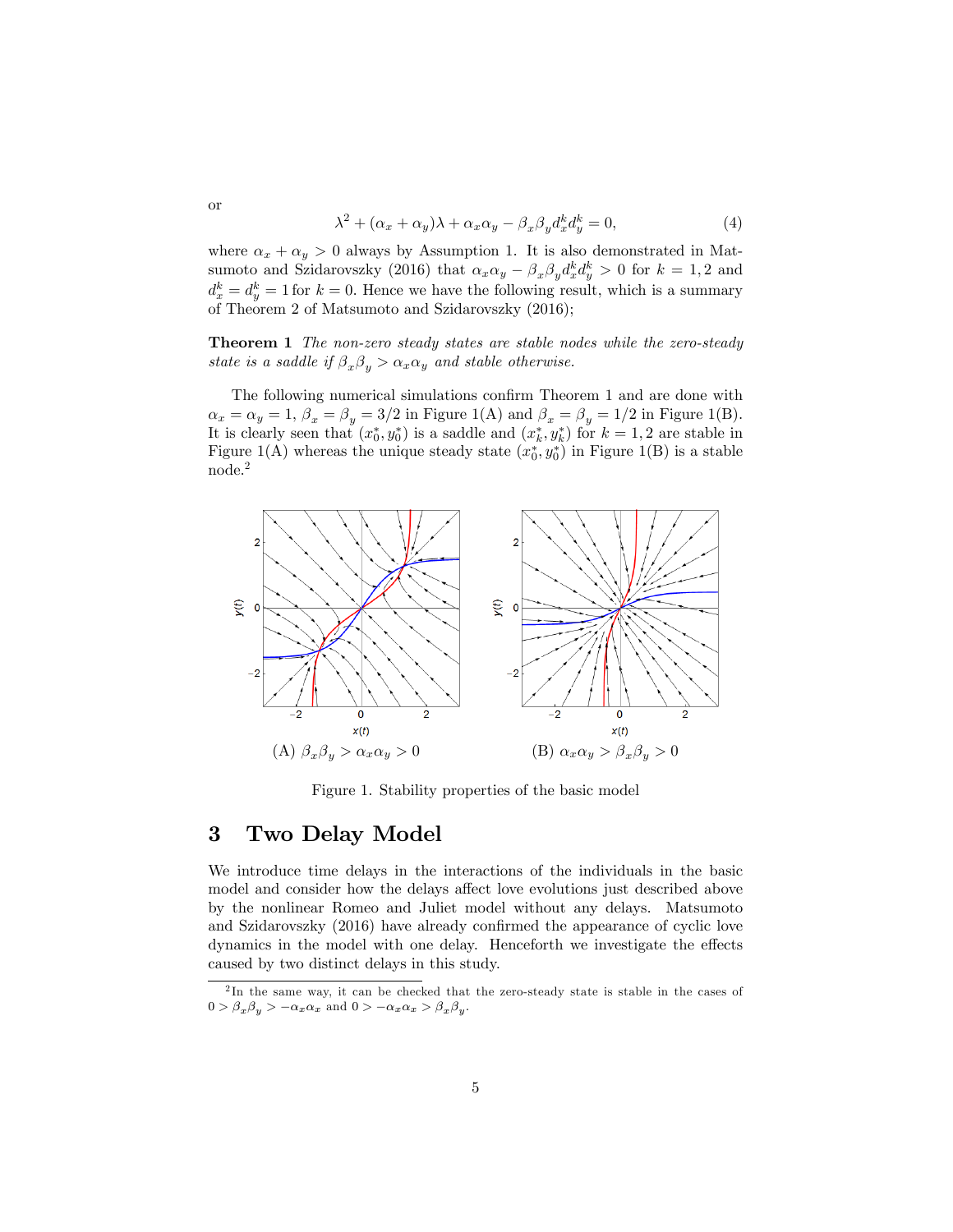#### 3.1 Liao and Ran Model

We first review the dynamic results provided by Liao and Ran (2007) that introduce two delays  $\tau_x$  and  $\tau_y$  into the cross-reaction processes of the basic model,

$$
\dot{x}(t) = -\alpha_x x(t) + \beta_x \tanh[y(t - \tau_y)],
$$
  

$$
\dot{y}(t) = \beta_y \tanh[x(t - \tau_x)] - \alpha_y y(t).
$$

The steady states of this model are the same as the ones of the basic model. To examine the stability of the steady states, the model is linearized in the neighborhood of the steady state  $(x_k^*, y_k^*)$ 

$$
\begin{aligned}\n\dot{x}(t) &= -\alpha_x x(t) + \beta_x d_y^k y(t - \tau_y), \\
\dot{y}(t) &= \beta_y d_x^k x(t - \tau_x) - \alpha_y y(t).\n\end{aligned} \tag{5}
$$

Substituting exponential solutions  $x(t) = e^{\lambda t}u$  and  $y(t) = e^{\lambda t}v$  into system (5) yields, after arranging the terms, the corresponding characteristic equation

$$
\lambda^2 + (\alpha_x + \alpha_y)\lambda + \alpha_x \alpha_y - \beta_x \beta_y d_x^k d_y^k e^{-\lambda \tau} = 0 \tag{6}
$$

with  $\tau = \tau_x + \tau_y$ . Although Liao and Ran (2007) introduce two delays into the cross-reaction processes, dynamics generated by their model is essentially the same as the one by the model with one delay in the cross-reaction process since only the sum of two delays plays a crucial role in determining dynamic behavior in their model. Hence, following Matsumoto and Szidarovszky (2016), it can be shown first that all pure complex eigenvalues of equation  $(6)$  are simple and second that the non-zero steady states are locally asymptotical stable. Liao and Rao (2007), on the other hand, concern with dynamics of the zero-steady state and show the following result, which restates their Theorem 1:

**Theorem 2** Concerning the zero-steady state,  $(x_0^*, y_0^*)$ , no stability switch occurs if  $\beta_x \beta_y \ge \alpha_x \alpha_y$  and  $\alpha_x \alpha_y > |\beta_x \beta_y|$  while a stability switch occurs only once at  $\tau = \tau_0$  if  $0 > -\alpha_x \alpha_y > \beta_x \beta_y$ , implying that the zero stationary state is locally asymptotically stable if  $\tau < \tau_0$ , loses stability if  $\tau = \tau_0$  and bifurcates to a limit cycle if  $\tau > \tau_0$  where the threshold value of  $\tau$  is defined as

$$
\tau_0 = \frac{1}{\omega_0} \sin^{-1} \left( \frac{(\alpha_x + \alpha_y)\omega_0}{\beta_x \beta_y} \right)
$$

with

$$
\omega_0 = \frac{1}{\sqrt{2}} \sqrt{\sqrt{(\alpha_x^2 - \alpha_y^2)^2 + 4 (\beta_x \beta_y)^2} - (\alpha_x^2 + \alpha_y^2)}.
$$

A Hopf bifurcation resulting in cyclic dynamics occurs under two conditions,  $(i)$  the product of the cross reaction coefficients is larger than the product of the self reaction coefficients and (ii) one of the two individuals is a hermit and the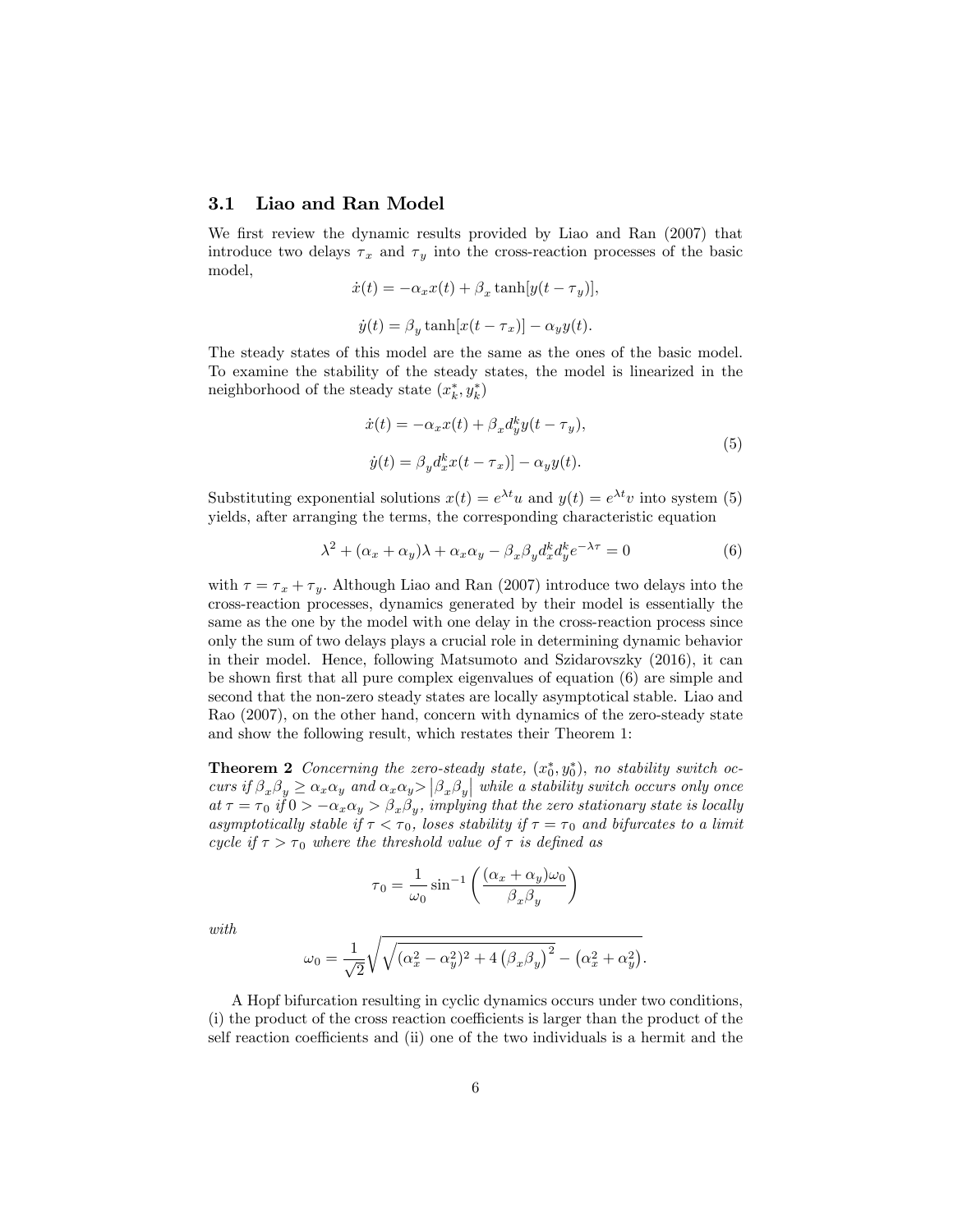other is cautious. The first one could be possible, however, the second might be unusual, as already been pointed out by Son and Park (2011). To remedy this deficit, we will limit the styles of Romeo and Juliet to cautious lovers henceforth and then pursue possible emergencies of cyclic oscillations:

**Assumption 2'**.  $\beta_x > 0$  and  $\beta_y > 0$ .

#### 3.2 Delay Romeo and Juliet Model

We introduce multiple delays into the self- and cross-reaction processes in such a way that each delay has an independent role:

$$
\begin{aligned} \dot{x}(t) &= -\alpha_x x(t - \tau_x^s) + \beta_x \tanh[y(t - \tau_y^c)],\\ \dot{y}(t) &= \beta_y \tanh[x(t - \tau_x^c)] - \alpha_y y(t) \end{aligned} \tag{7}
$$

where  $\tau_x^s > 0$  is a self-reaction delay of Romeo<sup>3</sup> while  $\tau_x^c \geq 0$  and  $\tau_y^c \geq 0$ cross-reaction delays of Romeo and Juliet satisfying  $\tau_x^c + \tau_y^c > 0$ . The linearized version of model (7) is

$$
\dot{x}(t) = -\alpha_x x(t - \tau_x^s) + \beta_x d_y^k y(t - \tau_y^c),
$$
  

$$
\dot{y}(t) = \beta_y d_x^k x(t - \tau_x^c) - \alpha_y y(t),
$$

and the analysis of the Jacobian as before reveals that the characteristic equation is

$$
\lambda(\lambda + \alpha_y) + \alpha_x(\lambda + \alpha_y)e^{-\lambda\tau_1} - \beta_x\beta_y d_x^k d_y^k e^{-\lambda\tau_2} = 0
$$
 (8)

where  $\tau_1 = \tau_x^s$  and  $\tau_2 = \tau_x^c + \tau_y^c$ . Following the method provided by Gu et al.  $(2005)$ , we detect the location of the eigenvalues of this characteristic equation in the same way as in Matsumoto and Szidarovszky (2015).

Since  $\alpha_x \alpha_y - \beta_x \beta_y d_x^k d_y^k > 0$  for  $k = 1, 2$  is shown in Matsumoto and Szidarovszky (2016),  $\lambda = 0$  is not a solution of equation (8). Then dividing both sides of the characteristic equation by  $\lambda(\lambda+\alpha_y)(\neq 0)$  reduces the left hand side to

$$
a(\lambda) = 1 + a_1(\lambda)e^{-\lambda \tau_1} + a_2(\lambda)e^{-\lambda \tau_2}
$$

where

$$
a_1(\lambda) = \frac{\alpha_x}{\lambda}
$$
 and  $a_2(\lambda) = -\frac{\beta_x \beta_y d_x^k d_y^k}{\lambda(\lambda + \alpha_y)}$ .

Theorem 1 ensures the stability of the non-zero steady state when there are no delays (i.e.,  $\tau_1 = \tau_2 = 0$ ). We now examine whether the switching from stability to instability or vice verse can occur at some positive values of the delays. To this end, we check if the characteristic equation (8) has a pair of pure imaginary solutions at the threshold values of the delays. Let us suppose

<sup>&</sup>lt;sup>3</sup>The qualitatively same results will be obtained even if the self-reaction delay of Romeo is replaced with a self-reaction delay of Juliet.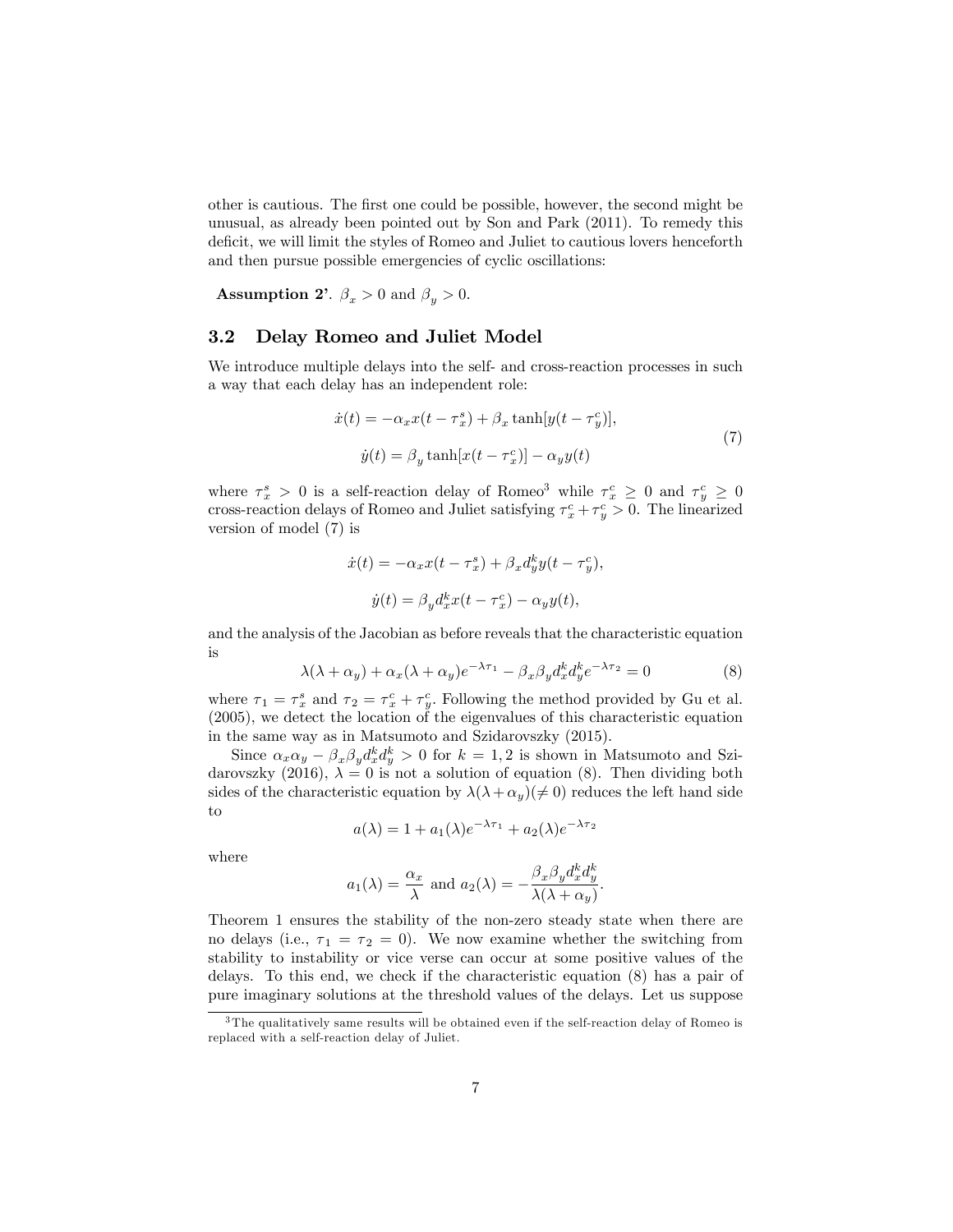that  $\lambda = i\omega, \ \omega > 0$  where we have the same results under  $\omega < 0$  as the solutions are conjugate. We then have

$$
a_1(i\omega) = -i\frac{\alpha_x}{\omega}
$$

and

$$
a_2(i\omega) = \frac{\beta_x \beta_y d_x^k d_y^k \omega}{\omega(\omega^2 + \alpha_y^2)} + i \frac{\alpha_y \beta_x \beta_y d_x^k d_y^k}{\omega(\omega^2 + \alpha_y)}.
$$

Their absolute values are

$$
|a_1(i\omega)| = \frac{\alpha_x}{\omega}
$$

and

$$
|a_2(i\omega)| = \frac{\left|\beta_x \beta_y d_x^k d_y^k\right|}{\omega \sqrt{\omega^2 + \alpha_y^2}}.
$$

Furthermore,

$$
\arg\left[a_1(i\omega)\right] = \frac{3\pi}{2} \text{ and } \arg\left[a_2(i\omega)\right] = \tan^{-1}\left[\frac{\alpha_y}{\omega}\right].
$$

Solving  $a(i\omega) = 0$  directly is not an easy job. However, if the three terms in  $a(i\omega)$  are considered to be three vectors in the complex plane, then solving it is equivalent to constructing a triangle from the three terms satisfying the following (triangle) conditions,

$$
(1) 1 \leq |\alpha_1(i\omega)| + |\alpha_2(i\omega)|
$$

$$
(2) |\alpha_1(i\omega)| \leq 1 + |\alpha_2(i\omega)|
$$

$$
(3) |\alpha_2(i\omega)| \leq 1 + |\alpha_1(i\omega)|
$$

Conditions (1) and (2) are written as

$$
f(\omega) = (\omega - \alpha_x)^2 (\omega^2 + \alpha_y^2) \le (\beta_x \beta_y d_x^k d_y^k)^2
$$

and condition (3) as

$$
g(\omega) = (\omega + \alpha_x)^2 \left(\omega^2 + \alpha_y^2\right) \ge \left(\beta_x \beta_y d_x^k d_y^k\right)^2.
$$

Hence, the triangle conditions are satisfied if

$$
f(\omega) \le (\beta_x \beta_y d_x^k d_y^k)^2 \le g(\omega).
$$

It is to be noticed that

$$
f(0) = (\alpha_x \alpha_y)^2
$$
,  $f(\alpha_x) = 0$ ,  $f(\pm \infty) = \infty$  and  $f(\omega) < g(\omega)$ .

Differentiating  $f(\omega)$  yields

$$
f'(\omega) = (\omega - \alpha_x)(4\omega^2 - 2\omega\alpha_x + 2\alpha_y^2).
$$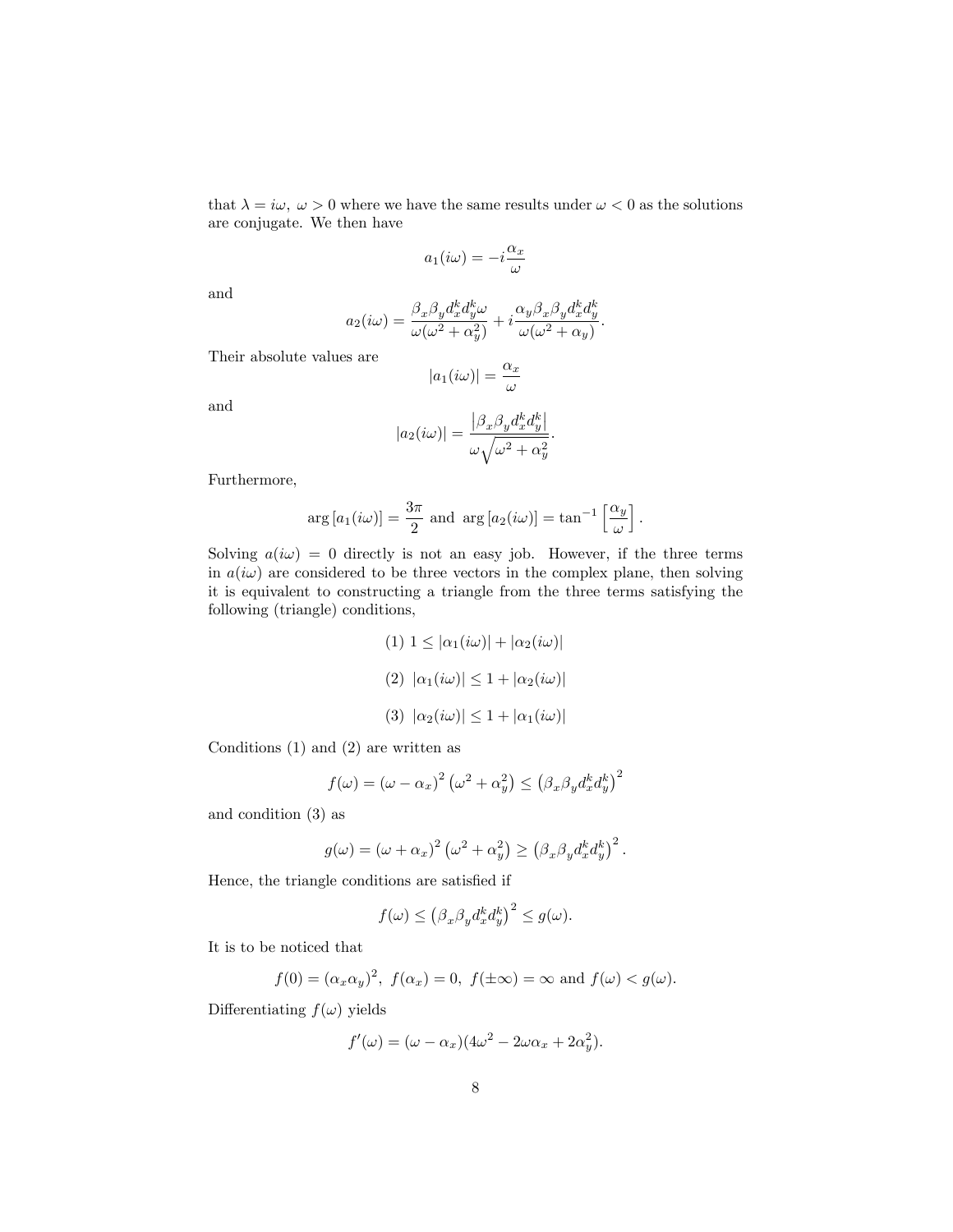The first factor is negative if  $\omega < \alpha_x$  and positive if  $\omega > \alpha_x$  while the sign of the second factor seems to be ambiguous. Let

$$
\varphi(\omega) = 4\omega^2 - 2\omega\alpha_x + 2\alpha_y^2
$$

and the roots of  $\varphi(\omega) = 0$  are

$$
\bar{\omega}_{1,2} = \frac{\alpha_x \pm \sqrt{\alpha_x^2 - 8\alpha_y^2}}{4}.
$$

For simplicity, we make the following<sup>4</sup>:

**Assumption 4:**  $\alpha_x \simeq \alpha_y$  such that  $\alpha_x^2 < 8\alpha_y^2$  always.

The negative discriminant implies that  $\varphi(\omega) \geq 0$  for all  $\omega$ . Hence we have

$$
f'(\omega) \begin{cases} < 0 \quad \text{if } \omega < \alpha_x, \\ > 0 \quad \text{if } \omega > \alpha_x. \end{cases}
$$

So the domain for  $\omega$  in which the triangle conditions are satisfied is defined as follows.

**Theorem 3** Let  $B = (\beta_x \beta_y d_x^k d_y^k)^2$ . Then the domain is between roots of  $f(\omega) =$  $B$  if  $B \leq (\alpha_x \alpha_y)^2$  and between roots of  $g(\omega) = B$  and  $f(\omega) = B$  if  $B > (\alpha_x \alpha_y)^2$ .

Let the three terms in  $a(i\omega)$  be three vectors forming a triangle. We suppose that  $|1|$ , the absolute value of vector 1, is its base and denote the angle between |1| and  $|\alpha_1(i\omega)|$  by  $\theta_1$  and the angle between |1| and  $|\alpha_2(i\omega)|$  by  $\theta_2$ . Then by the law of cosine, we have

$$
\cos\theta_1 = \frac{(\omega^2 + \alpha_x^2)(\omega^2 + \alpha_y^2) - (\beta_x\beta_y d_x^k d_y^k)^2}{2\alpha_x \omega(\omega^2 + \alpha_y^2)}
$$

and

$$
\cos\theta_2 = \frac{(\omega^2 - \alpha_x^2)(\omega^2 + \alpha_y^2) + (\beta_x\beta_y d_x^k d_y^k)^2}{2\beta_x\beta_2\omega\sqrt{\omega^2 + \alpha_y^2}}
$$

:

<sup>4</sup>If  $\alpha_x^2 \ge 8\alpha_y^2$  holds, then the discriminant is nonnegative. Both roots  $\bar{\omega}_1$  and  $\bar{\omega}_2$  are real, positive and less than  $\alpha_x$ . So we have

$$
\varphi(\omega) \left\{ \begin{array}{cl} >0 & \text{if } \omega < \bar{\omega}_1 \text{ or } \omega > \bar{\omega}_2, \\ & <0 & \text{if } \bar{\omega}_1 < \omega < \bar{\omega}_2. \end{array} \right.
$$

Hence the sign of  $f'(\omega)$  is determined such as

$$
f'(\omega) \begin{cases} < 0 \quad \text{if } \omega < \bar{\omega}_1 \text{ or } \bar{\omega}_2 < \omega < \alpha_x, \\ > 0 \quad \text{if } \bar{\omega}_1 < \omega < \bar{\omega}_2 \text{ or } \omega > \alpha_x. \end{cases}
$$

So domain of  $\omega$  can be defined in various ways. However, it is numerically checked that dynamics obtained under  $\alpha_x^2 \ge 8\alpha_y^2$  is essentially the same as the one under  $\alpha_x^2 < 8\alpha_y^2$ .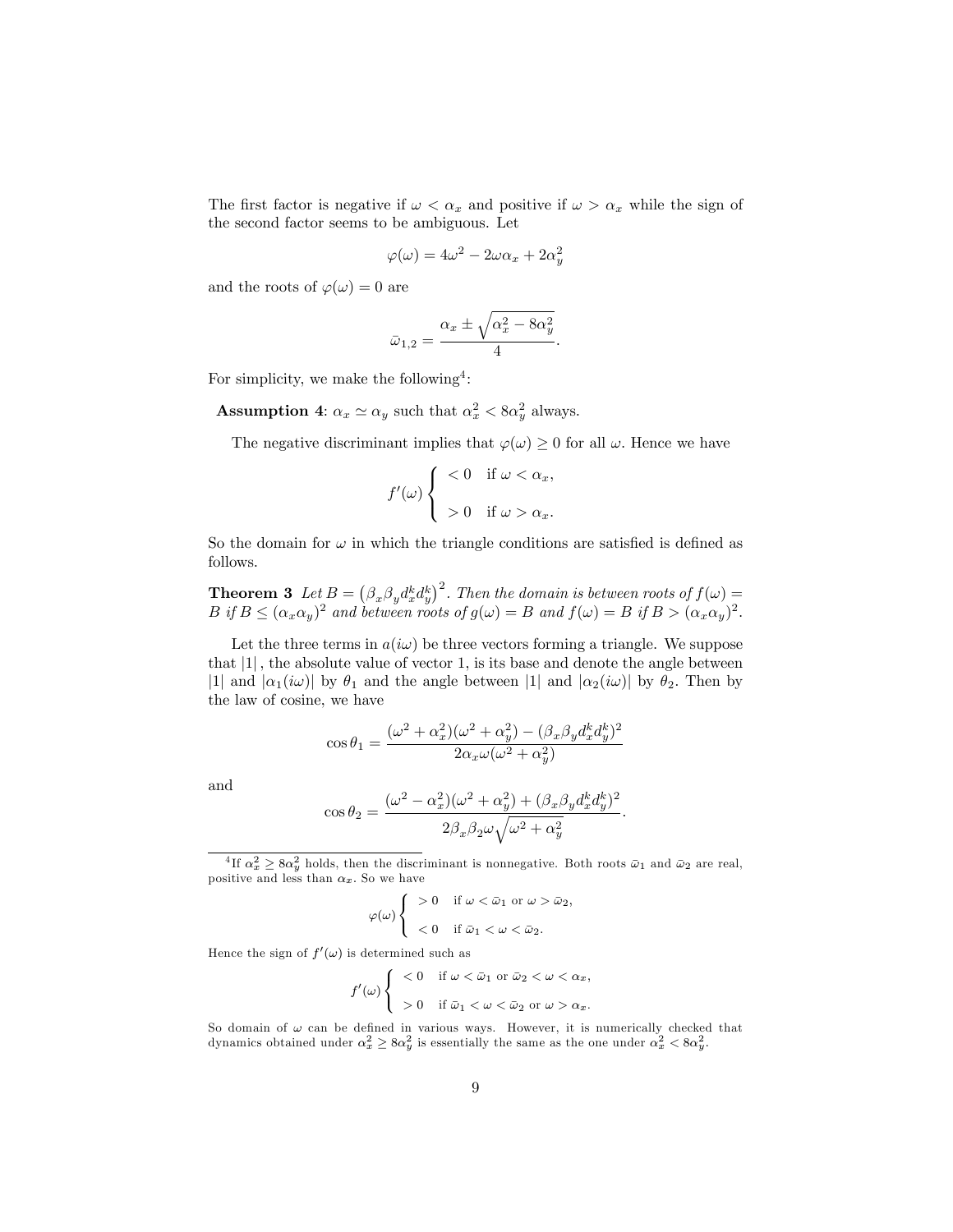Solving these two equations for  $\theta_1$  and  $\theta_2$  gives

$$
\theta_1(\omega) = \cos^{-1}\left[\frac{(\omega^2 + \alpha_x^2)(\omega^2 + \alpha_y^2) - (\beta_x \beta_y d_x^k d_y^k)^2}{2\alpha_1 \omega (\omega^2 + \alpha_y^2)}\right]
$$

and

$$
\theta_2(\omega)=\cos^{-1}\left[\frac{(\omega^2-\alpha_x^2)(\omega^2+\alpha_y^2)-(\beta_x\beta_yd_x^kd_y^k)^2}{2\beta_1\beta_2\omega\sqrt{\omega^2+\alpha_y^2}}\right].
$$

Since the triangle may be located above and below the horizontal axis in the complex plane, we have two possibilities,

$$
\left\{\arg\left[\alpha_1(i\omega)e^{-i\omega\tau_1}\right] + 2k\pi\right\} \pm \theta_1(\omega) = \pi
$$

and

$$
\left\{\arg\left[\alpha_2(i\omega)e^{-i\omega\tau_2}\right] + 2n\pi\right\} \mp \theta_2(\omega) = \pi.
$$

Using the formula  $\arg[\alpha_k(i\omega)e^{-i\omega\tau_k}] = \arg[\alpha_k(i\omega)] + \arg[e^{-i\omega\tau_k}]$  and solving these equations for  $\tau_1$  and  $\tau_2$  yield the threshold values of the delays,

$$
\tau_1^{\pm}(\omega,k) = \frac{1}{\omega} \left\{ \arg \left[ \alpha_1(i\omega) \right] + 2(k-1)\pi \pm \theta_1(\omega) \right\}
$$

and

$$
\tau_2^{\pm}(\omega, n) = \frac{1}{\omega} \left\{ \arg \left[ \alpha_2(i\omega) \right] + 2(n-1)\pi \mp \theta_2(\omega) \right\}
$$

for  $(k, n) = 0, 1, 2, ...$  We can find the pairs of  $(\tau_1, \tau_2)$  constructing the partition curves consisting of two sets of parametric segments for  $k, n \geq 0$ ,

$$
L_1(k, n) = \left\{ \tau_1^+(\omega, k), \tau_2^-(\omega, n) \right\} \text{ for } \omega \in [\omega_s, \omega_e]
$$

and

$$
L_2(k,n) = \left\{ \tau_1^-(\omega,k), \tau_2^+(\omega,n) \right\} \text{ for } \omega \in [\omega_s, \omega_e].
$$

Here  $[\omega_s, \omega_e]$  denotes the domain of  $\omega$  in which the triangle conditions hold. According to Theorem 2, the left hand extreme value or the starting value  $\omega_s$ solves  $f(\omega) = B$  if  $B \leq (\alpha_x \alpha_y)^2$  and  $g(\omega) = B$  if  $B > (\alpha_x \alpha_y)^2$  while the right hand extreme value or the ending value  $\omega_e$  always solves  $f(\omega) = B$ . The next result confirms that the segments of  $L_1(k,n)$  and  $L_2(k,n)$  with fixed k and varying n smoothly connected to form one continuous curve.<sup>5</sup>

**Theorem 4** With a fixed value of k; the segments of  $L_1(k, n)$  and  $L_2(k, n)$  form a continuous curve as n increases.

Notice two issues, one is that characteristic equation (8) has a pair of pure imaginary roots on these partition curves and the other is that given  $k$  and  $n$ , the partition curve divides the  $(\tau_1, \tau_2)$  region into subregions according to the number of the eigenvalues whose real parts are positive. In consequence, since characteristic equation (8) is reduced to equation (4) as  $\tau_1 = \tau_2 = 0$ , the steady state is locally stable for any pair of  $(\tau_1, \tau_2)$  in the separated region including the origin.

 $5$ Applying Theorem 1 of Matsumoto and Szidarovszky (2015), we can demonstrate that these segments from a continuous curve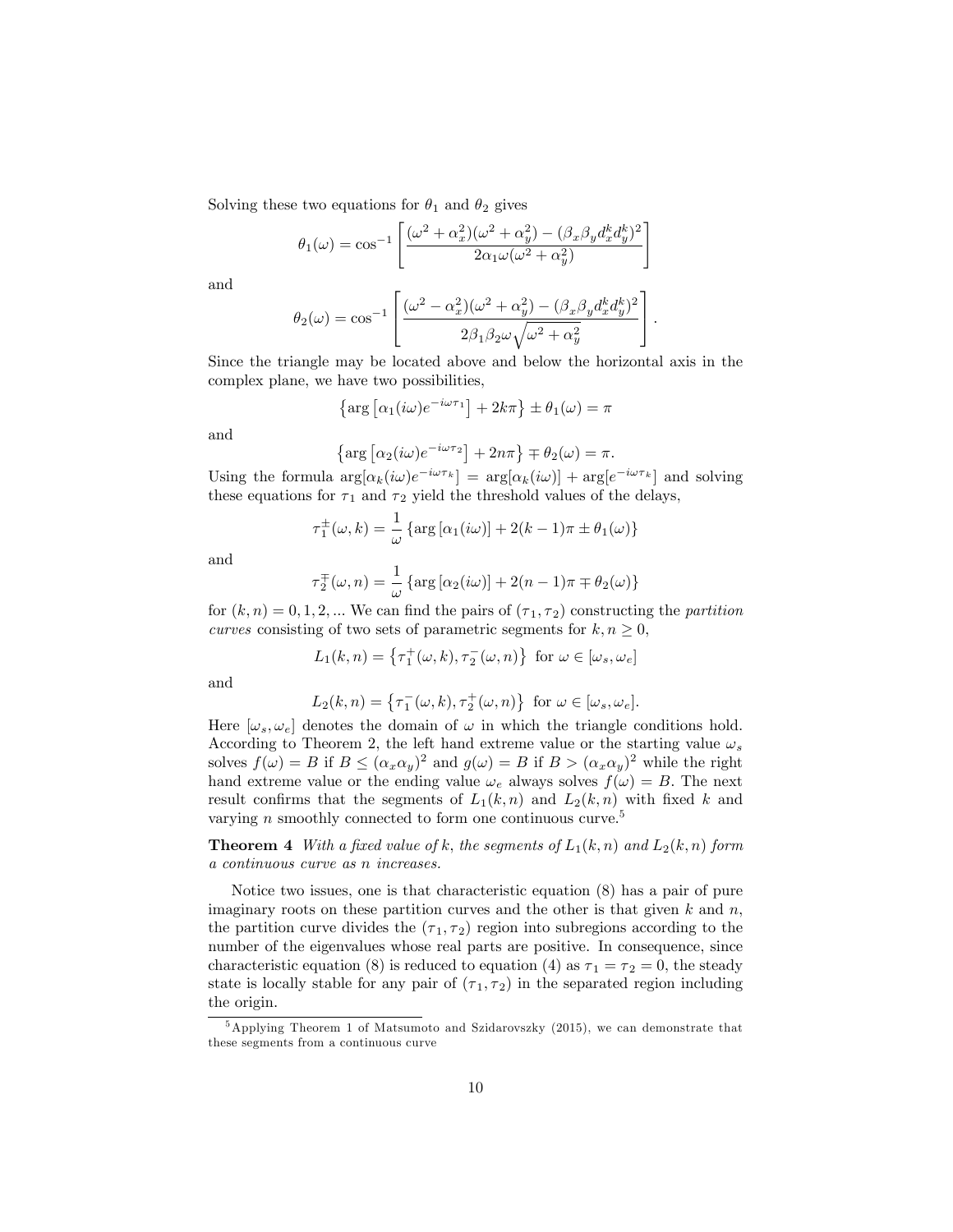## 4 Numerical Simulations

In this section we specify the parameter values and perform numerical simulations first to confirm the conditions under which stability switching occurs and then to detect what kind of dynamics emerges when stability is lost. Under Assumptions 1, 2 and 2', we can identify two cases,  $\beta_x \beta_y > \alpha_x \alpha_y > 0$  and  $\alpha_x\alpha_y > \beta_x\beta_y > 0.$  These cases are successively considered in the sequel.

#### 4.1  $\beta_x \beta_y > \alpha_x \alpha_y > 0$

Under this parametric conditions, the following two issues have been already shown in the basic or non-delay model:

- (1) three steady states exist,
- (2) the non-zero steady states are locally asymptotically stable and the zerosteady state is a saddle.

In this section we are concerned with the delay effects caused by changing the values of  $\tau_1$  and  $\tau_2$  on dynamics. More precisely, specifying the parameter values, we numerically examine whether the delays can destabilize the non-zero steady states and what dynamics can emerge when the stability is lost. As in Figure  $1(A)$ , we make the following:

**Assumption 4:**  $\alpha_1 = \alpha_2 = 1$  and  $\beta_1 = \beta_2 = 3/2$ 

Under Assumption 4, Figure 2 illustrates the segments of  $L_1(k, n)$  in red and  $L_2(k,n)$  in blue with the values of  $\omega$  varying from  $\omega_s \simeq 0.883$  to  $\omega_e \simeq 1.104$ for  $k = 0$  and  $n = 0, 1, 2$ . The green and purple dots are connecting points of the red and blue segments, the red segments start at the green points and end at the purple points while the blue segments end at the green points and start at the purple points.<sup>6</sup> It is to be noticed that the red and blue segments shift upward when *n* increases and rightward when *k* increases. The  $L_1(0,0)$ segment is located below the horizontal axis so it is not depicted. In order to keep  $\tau_2$  non-negative, the lower most blue segment of  $L_2(0,0)$  is illustrated only for  $\tau_1 \geq \tau_1^0 \simeq 1.617$ .<sup>7</sup> Increasing the value of  $\tau_2$  along the vertical dotted line at  $\tau_1 = \tau_1^0$  intersects the partition curve three times at

$$
\tau_2^a \simeq 2.618, \ \tau_2^b \simeq 6.837 \ \text{and} \ \tau_2^c \simeq 8.697
$$

which are denoted by the black dots.

Concerning stability, we first examine dynamics in the following two regions of Figure 2, the LHS (left hand side) region shaded by positive-sloping lines in

<sup>&</sup>lt;sup>6</sup>In the case of  $n = 1$ , segment  $L_1(0,1)$  starts at the end point (i.e., the lowest green point) of  $L_2(0,0)$  and ends at the starting point (i.e., the lower purple point) of  $L_2(0,1)$ . The same connection is repeated as k increases.

<sup>&</sup>lt;sup>7</sup>Taking  $k = n = 0$  and solving  $\tau_2^+(\omega, 0) = 0$  yields  $\omega = \bar{\omega}$ . Substituting into  $\tau_1^-(\omega, 0)$ presents approximately this threshold value.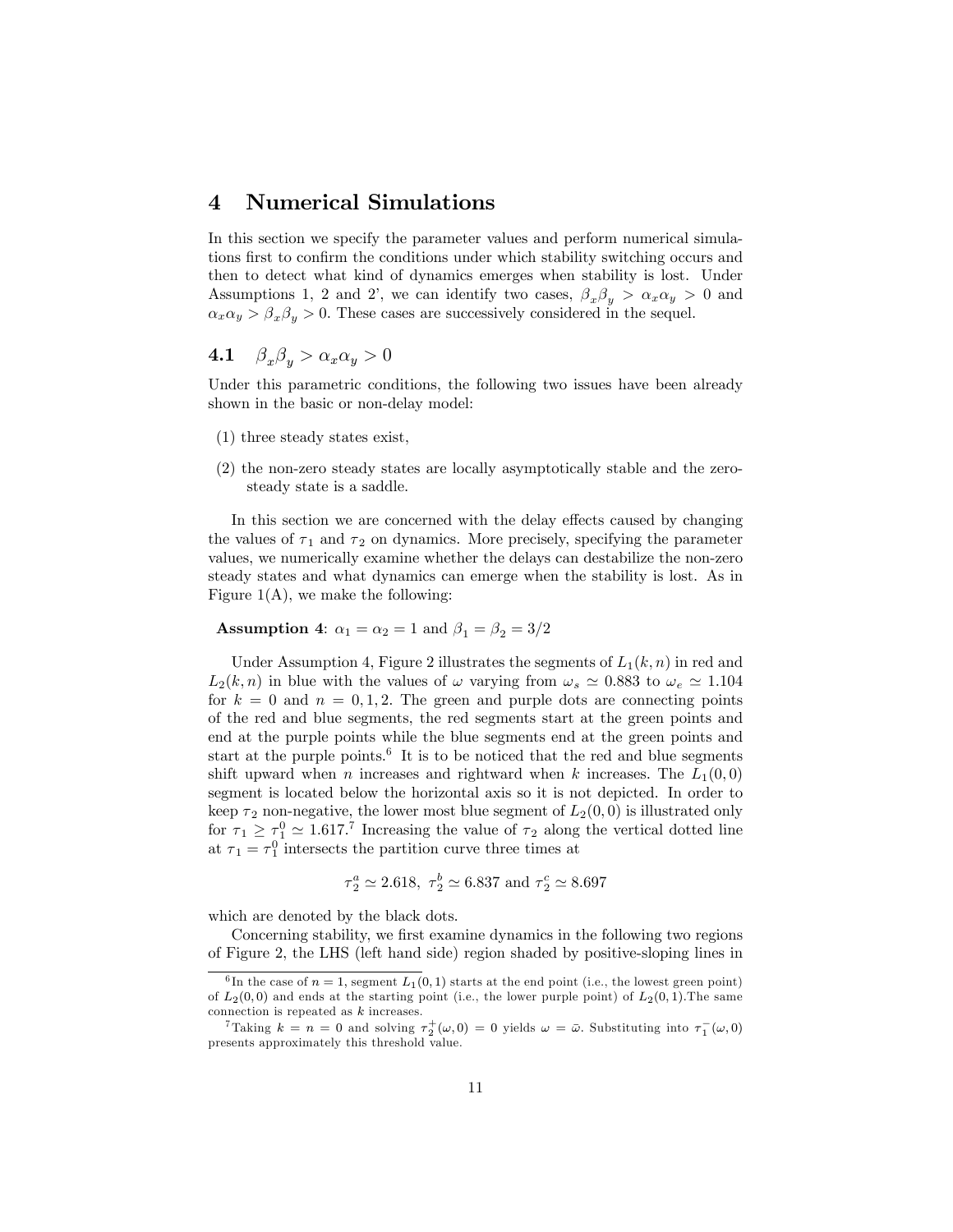which  $0 \leq \tau_1 < \tau_1^m$  and  $\tau_2 \geq 0$  and the RHS (right hand side) region shaded by the negative-sloping lines in which  $\tau_1 \geq \tau_1^M$  and  $\tau_2 \geq 0$ . Here  $\tau_1^m$  is the minimum  $\tau_1$ -value of the segments  $L_2(0, n)$  and  $\tau_1^M$  is the maximum  $\tau_1$ -value of the segments  $L_1(0,n)$ .<sup>8</sup> Since the origin,  $\tau_1 = \tau_2 = 0$  is in the LHS region, any combination of the delays in the LHS region do not affect stability of the non-zero steady states and such a delay is called harmless. In order to arrive at the RHS region for any value of  $\tau_2$ , increasing  $\tau_1$  from zero must cross the stability switching curve and then the vertical dotted line at  $\tau_1 = \tau_1^M$ . This implies that at least one of the eigenvalues must have a positive real part for any pair  $(\tau_1, \tau_2)$  in the RHS region. In other words, the stability is lost in the RHS region. Roughly speaking, for any value of  $\tau_2$ , the stability of the non-zero steady states is preserved for smaller values of  $\tau_1$  and lost for larger values of  $\tau_1$ . These results are summarized as follows:

**Proposition 5** The non-zero steady states of system  $(7)$  are locally asymptotically stable if  $0 \leq \tau_1 < \tau_1^m$  and  $\tau_2 \geq 0$  and always unstable if  $\tau_1 \geq \tau_1^M$  and  $\tau_2 \geq 0.$ 



Figure 2. The stability switching curve for  $k = 0$  and  $n = 0, 1, 2$ .

We now turn attention to the remaining area in which  $\tau_1^m \leq \tau_1 \leq \tau_1^M$  and  $\tau_2 \geq 0$ . The red-blue connected curve in Figure 2 is called a *stability switching* curve since dynamics is switched from stability to instability (i.e., stability loss) or from instability to stability (i.e., stability gain) on this curve. We numerically

<sup>&</sup>lt;sup>8</sup>Solving  $d\tau_1^-/d\omega = 0$  for  $\omega$  to obtain the minimizer  $\omega_m \simeq 1.084$  and then substituting it into  $\tau_1^-(\omega,0)$  yields  $\tau_1^m \simeq 1.393$ . The other value  $\tau_1^M \simeq 1.813$  is determined in the similar way.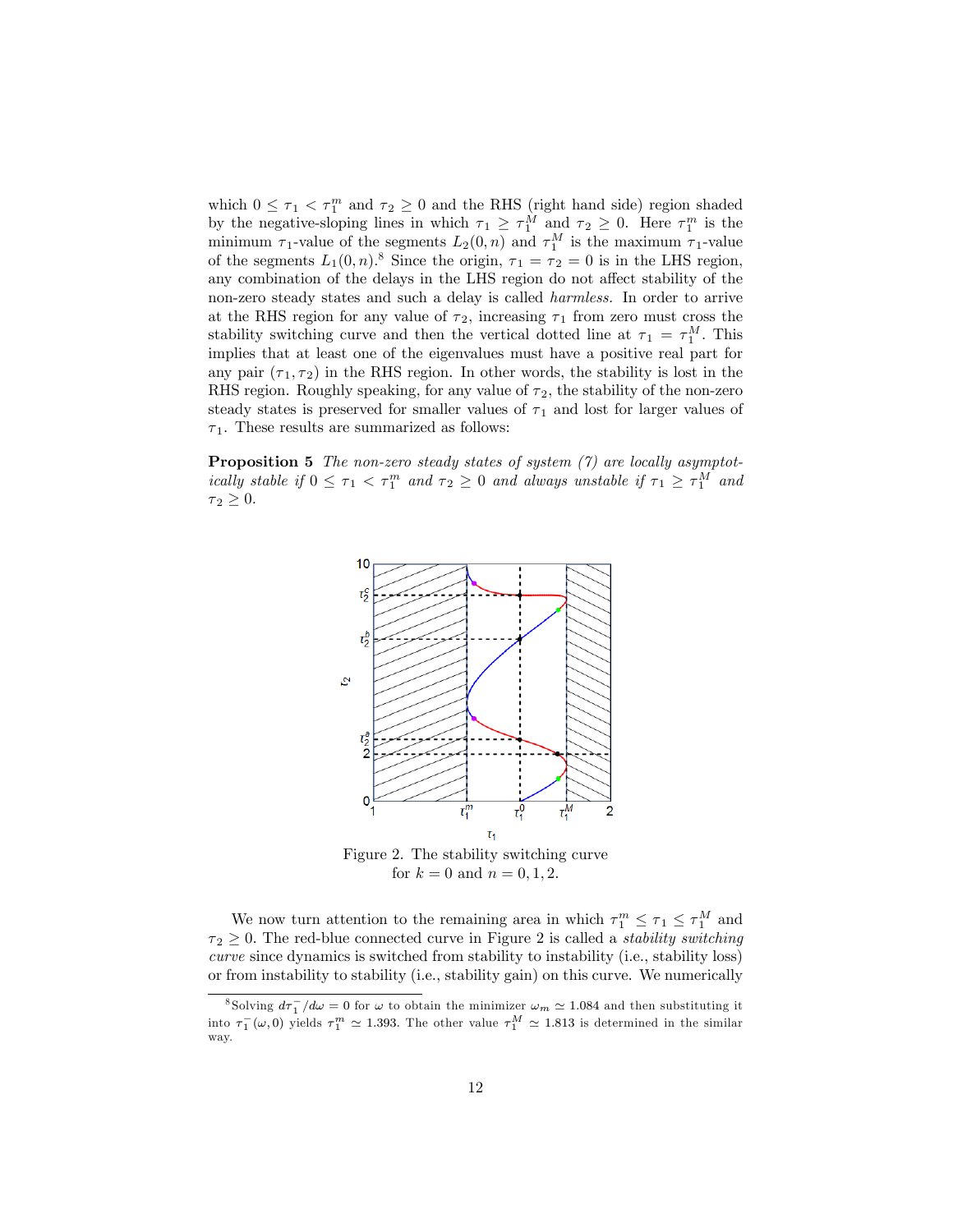confirm how the stability switch takes place on the stability switching curve and what dynamics arises when a stability loss takes place.<sup>9</sup> We first consider the effects caused by the change in  $\tau_1$  with a fixed value of  $\tau_2$  and then proceed to the effect caused by the change in  $\tau_2$ , with a fixed value of  $\tau_1$ .

Simulation 1:  $1 \leq \tau_1 \leq 3.5$ ,  $\tau_2 = 2$ .

The dotted horizontal line at  $\tau_1 = 2$  crosses the red segment  $L_1(0,1)$  at the dotted point in Figure 2. Although it is not labelled, the  $\tau_1$ -value of the intersection will be denoted by  $\tau_1^B \simeq 1.776$  in which B implies bifurcation. Figure 3 illustrates two bifurcation diagrams with respect to  $\tau_1$  in which delay system (7) runs for  $0 \le t \le 1000$  and initial functions defined for  $t \in [-\tau_1, 0]$  are selected to be constant,  $x_0(t) = x_1^* + 0.1$  and  $y_0(t) = y_1^* + 0.2$ . In Figure 3(A),  $\tau_1$  is increased from 1 to 3.5 with an increment of  $1/400$  along the dotted line at  $\tau_2 = 2$ . The local maximum and minimum values of  $y(t)$  for  $950 \le t \le 1000$  are plotted again each value of  $\tau_1$  to take away initial disturbances. The horizontal part of the diagram for  $y = y_1^*$  and  $1 \leq \tau_1 < \tau_1^B$  implies that the positive steady state is locally asymptotically stable. The stability is lost at  $\tau_1 = \tau_1^B$  and a limit cycle oscillating around  $y_1^*$  emerges for  $\tau_1 > \tau_1^B$  when the diagram has two branches. It then gets complicated more through a period-doubling-like cascade as  $\tau_1$  further increases. As  $\tau_1$  becomes closer to 3.5, the complicated dynamics converges to a big limit cycle including two steady states inside. If we take the values of the constant initial functions in the neighborhood of the negative steady state,  $y_2^*$ , we then have exactly the same dynamics whose bifurcation diagram is symmetric to the one in Figure  $3(A)$  with respect to the horizontal axis, which is not illustrated to avoid confusion.

Simulation 2:  $1 \leq \tau_1 \leq 4.5$ ,  $\tau_2 = \tau_2^a$ .

In Figure 3(B), the fixed value of  $\tau_2$  is increased to  $\tau_2^a$  and the same procedure generates a different shape of the bifurcation diagram showing larger and more complicated oscillations when stability is lost at  $\tau_1 = \tau_1^B (= \tau_1^0)$  at which the horizontal line at  $\tau_2 = \tau_2^a$  crosses the  $L_1(0,1)$  segment in Figure 2. It is to be noticed that  $\tau_1^B = \tau_1^0 \simeq 1.617$  in Figure 3(A) and  $\tau_1^B \simeq 1.776$  in Figure 3(B)

 $9$ It is possible to analytically confirm the direction of the stabililty switch. See Theorems 3 and 4 in Matsumoto and Szidarovszky (2015) and Proposition 6.1 in Gu et al. (2005).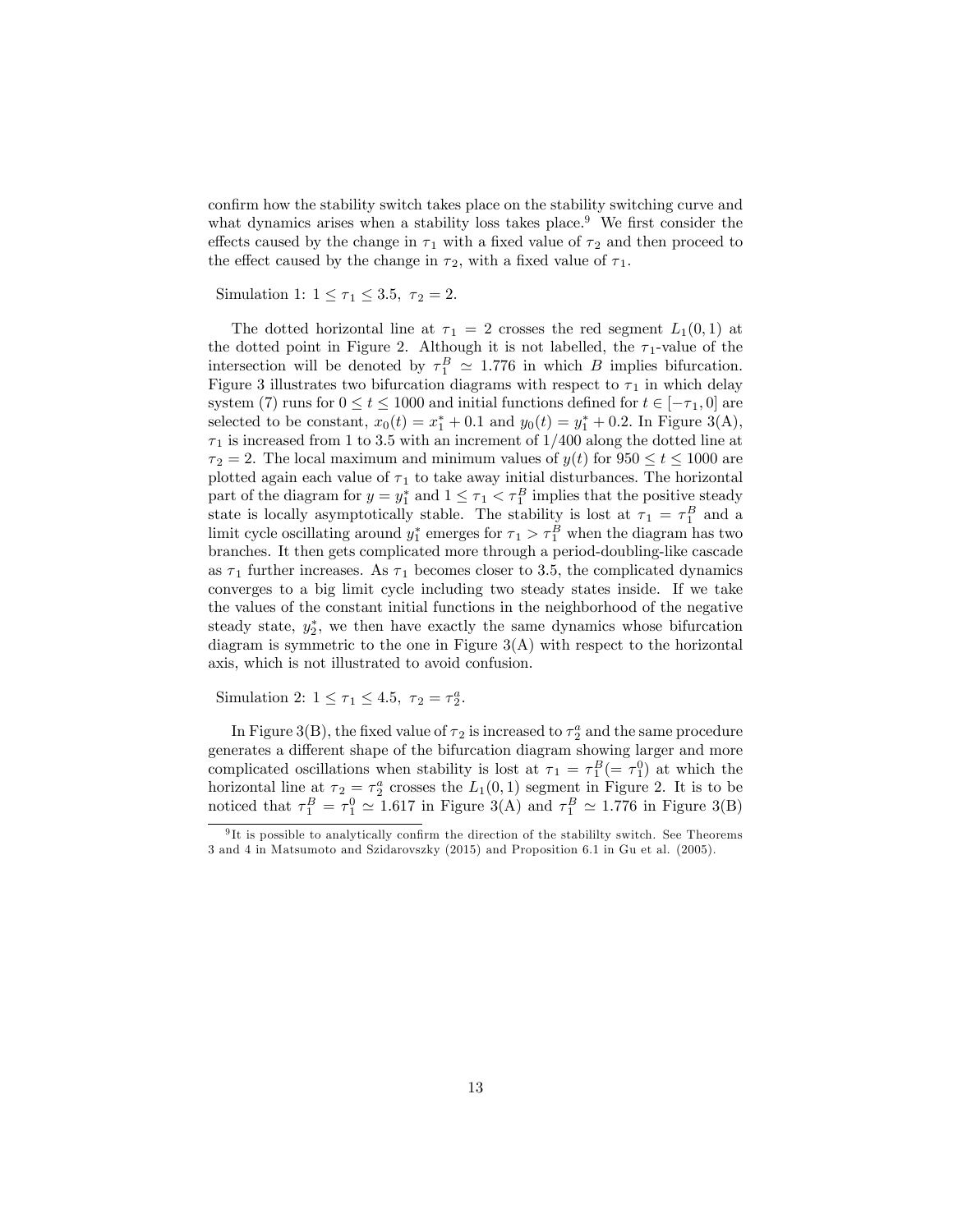though the same notation is used.



Figure 3. Bifurcation diagrams with respect to  $\tau_1$ 

Simulation 3:  $\tau_1 = 2.5$  and  $\tau_2 = 2$ 

In the next simulation, we keep  $\tau_2 = 2$  and fix the values of  $\tau_1$  at 2.5. By doing so, we will see dynamics scattered along the dotted vertical line at  $\tau_1 = 2.5$ seen in Figure  $3(A)$  from a different point of view. With these parameter values, the dynamic system runs for  $0 \le t \le 1000$  with two different initial functions defined for  $t \leq 0$ , one with  $x_0(t) = x_1^* + 0.1$  and  $y_0(t) = y_1^* + 0.2$  as before and the other with  $x_0(t) = x_2^* - 0.1$  and  $y_0(t) = y_2^* - 0.2$ . Two phase diagrams are plotted in the  $(x, y)$  plane in Figure  $4(A)$  in which a trajectory with the positive initial functions converges to an upper attractor surrounding the positive steady state  $y_1^*$  and a trajectory with the negative initial functions approaches the lower attractor surrounding the lower steady state  $y_2^*$ . The attractors are point symmetric with respect to the origin. The corresponding time trajectories of  $y(t)$  for  $900 \le t \le 1000$  are depicted in Figure 4(B) in which both are symmetric with respect to the horizontal axis.

These simulations explain well our two typical love experiences. The first one is that love developments strongly depends on the Örst feelings that the individuals obtain at their first meeting. When trajectories start in the first quadrant of the  $(x, y)$  plane, both individuals are thought to have "good feeling" and can develop their romantic feelings to more favorable situation. On the contrary when both have "not good feelings," the developments grow into the opposite direction. The second one is that love feelings are often áuctuating in a wavering manner around their "true love" levels even if they fell in love. As is seen in Figure 4(B), the romantic feeling of Rome and Juliet are alternating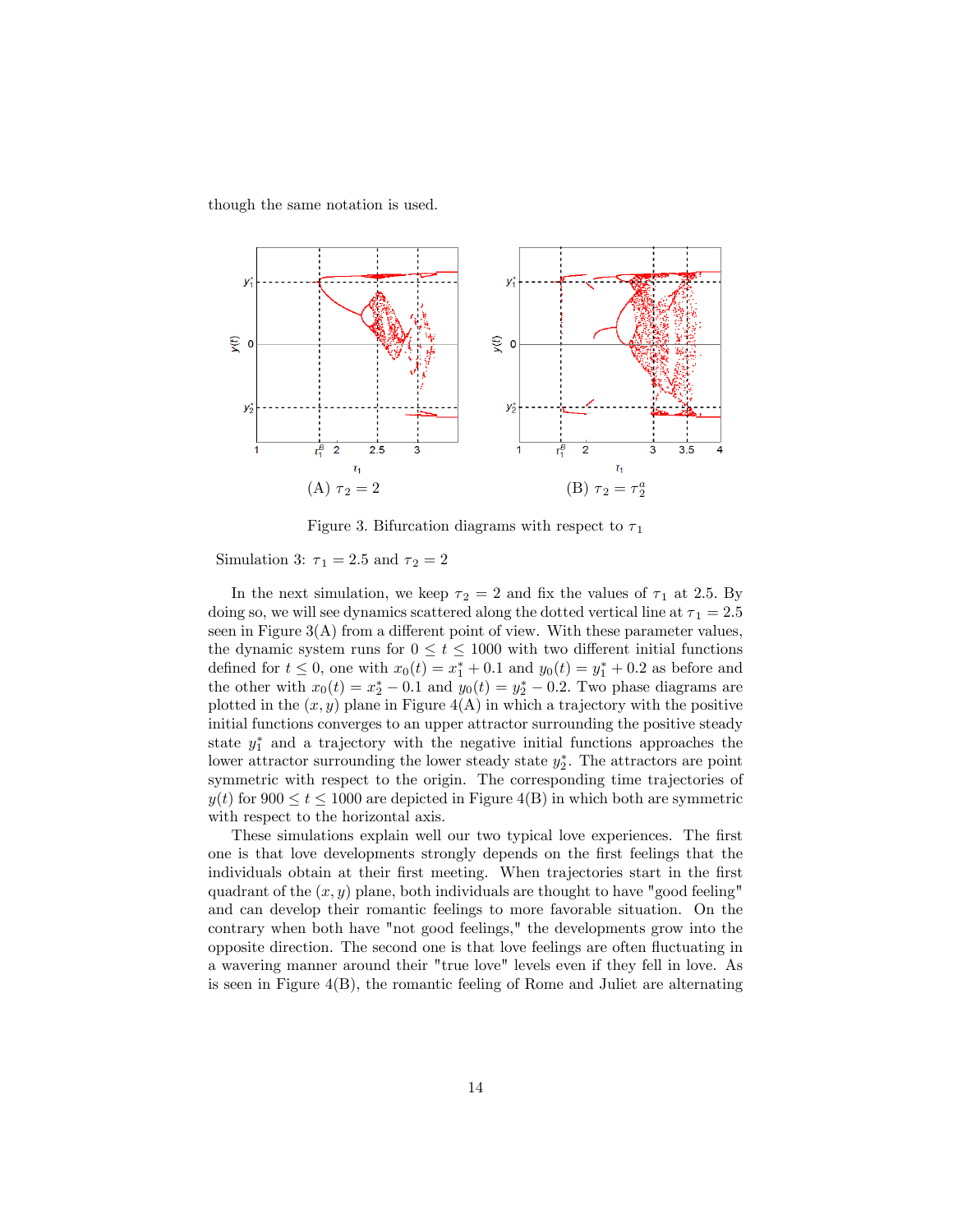between staying and going.



Figure 4. Dynamics with  $\tau_1 = 2.5$  and  $\tau_2 = 2$ 

Simulation 4:  $\tau_1 = 3$  and  $\tau_2 = 2$ 

We increase  $\tau_1$  to 3 from 2.5, taking  $\tau_2 = 2$  in the next example. We again observe love dynamics on the vertical line at  $\tau_1 = 3$  in Figure 3(A). Resultant dynamics with the positive initial functions is depicted in red and dynamics with the negative initial functions in black.<sup>10</sup> A parametric difference seems to be minor, however, major different dynamics emerges. Comparing Figure  $5(A)$ with Figure 4(A), we can see that increasing the value of  $\tau_1$  makes two attractors merge into one large attractor including the two steady states inside by enlarging the size of each attractor. In Figure  $5(A)$  two large attractors are depicted in red and black. Due to the point symmetry, the attractors are not identical, however, generated dynamics are essentially the same and line-symmetric with respect to the horizontal axis as seen in Figure 5(B). Although love and hate are opposite emotions, our daily-life experiences indicate that one can often turn into the other and vice versa. These examples describe these alternative feelings between love and hate. These results remind us of cyclical emotional feelings of Petrach, an Italian poet of the 14th century to Laura, a beautiful but married woman described by Jones (1995). Stimulated by this work, Rinaldi (1998) has successfully described the poet's regular cyclic behavior ranging from ecstasy to despair with a dynamic system of three ordinary differential equations without delays but with instincts (i.e., appeals) which are assumed away in our model

<sup>&</sup>lt;sup>10</sup> The initial functions  $x_0(t) = 0.1$  and  $y_0(t) = 0.2$  for  $t < 0$  are selected for the red curve and  $x_0(t) = -0.1$  and  $y_0(t) = -0.2$  for the black curve.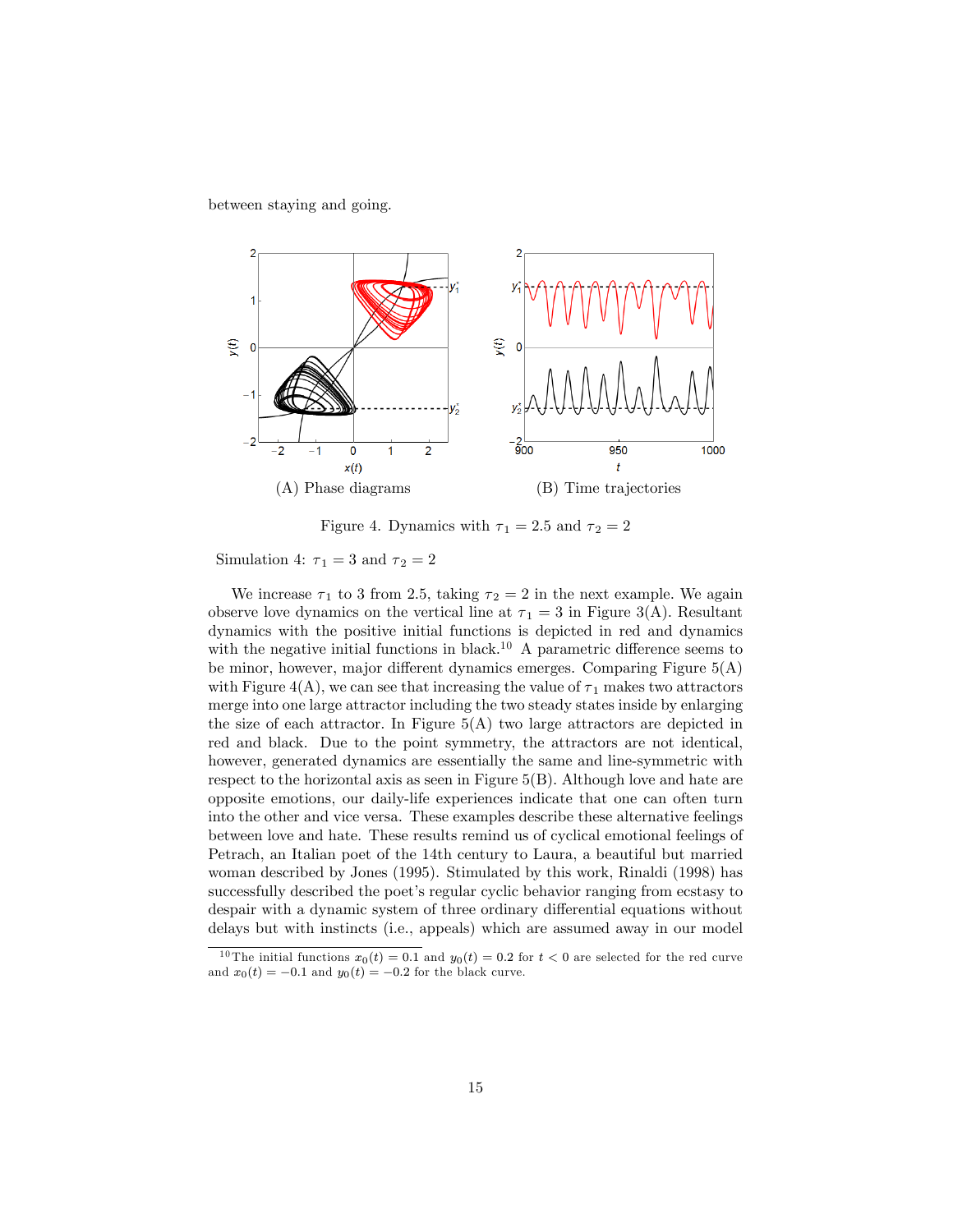by Assumption 3.



Figure 5. Dynamics with  $\tau_1 = 3$  and  $\tau_2 = 2$ 

Simulation 5:  $\tau_1 = 3$  and  $\tau_2 = \tau_1^a$ 

We now turn attention to the bifurcation diagram in Figure 3(B) with  $\tau_2 = \tau_2^a$ . Taking  $\tau_1 = 3$ , Figure 6(A) depicts a phase diagram with the initial functions  $x_0(t) = 0.4$  and  $y_0(t) = -y_2^* - 0.1$  for  $t \le 0$ . Notice that dynamics starts with the point  $(x_0(0), y_0(0))$  denoted by the black dot in the fourth quadrant of the  $(x, y)$  plane, oscillates around the negative steady state for a while and then converges to a limit cycle surrounding the positive steady state. This numerical example provides a green light to the Beast, a witched young handsome prince, in "Beauty and the Beast." Even starting with a unfavorable point where the Beast has good feelings to Beauty named Belle but Beauty has negative feelings due to the terrifying and ugly appearance of the Beast, their love story described by delay system (7) with suitable parametric values arriving at a regime where Belle is happy and the Beast can be transformed to a prince.<sup>11</sup> It is also numerically confirmed that a similar cyclic oscillation around the negative steady state is obtained when the initial point is selected in the second quadrant where Romeo has negative feelings and Juliet has positive feeling when

<sup>&</sup>lt;sup>11</sup> Rinaldi et al.(2013b) interprete this love story with non-delay model (1) without Assumption 3. Positivity of the appeal  $A_z$  is a key factor that brings Beauty and the Beast to their plateau.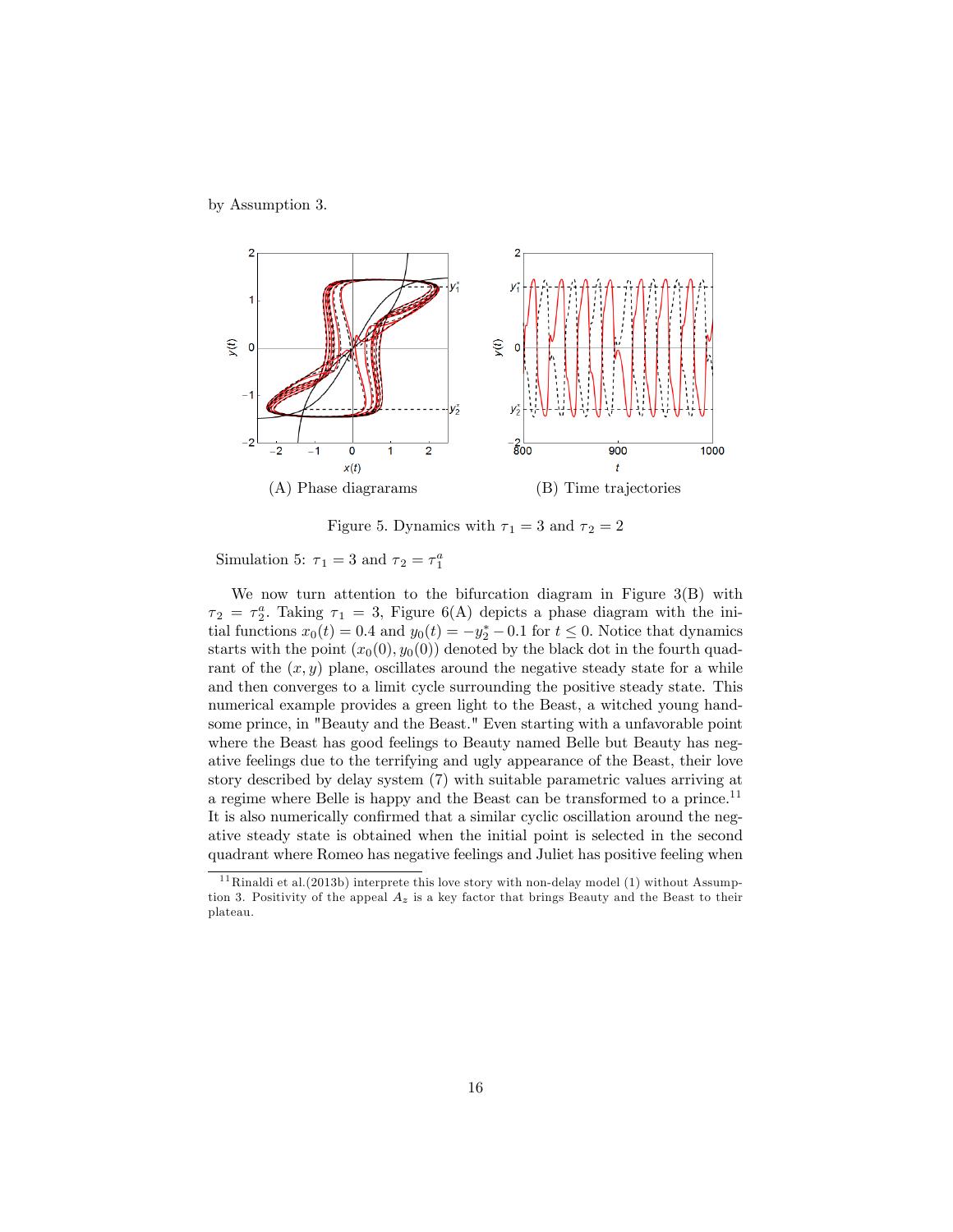they first meet.



Figure 6. Dynamics with  $\tau_1 = 3$  and  $\tau_2 = \tau_2^a$ 

Simulation 6:  $\tau_1 = 3.5$  and  $\tau_2 = \tau_2^a$ 

In the last simulation with Figure 3(B), the value of  $\tau_1$  is increased to 3.5. More realistic love-hate alternations are described in Figures  $7(A)$  and  $7(B)$ . Emotions oscillate around the positive steady state (i.e., love regime) for a while and then suddenly change their directions, going toward the negative steady state, around which emotions oscillate in the neighborhood sooner or latter, a sudden change occurs again to bring back the negative oscillations to the positive oscillations. This alternative oscillation continues. Contrary to a regular cyclic pattern in Figure  $5(A)$ , a quite irregular pattern appears ranging from one extreme to the other.



Figure 7. Dynamics with  $\tau_1 = 3.5$  and  $\tau_2 = \tau_2^a$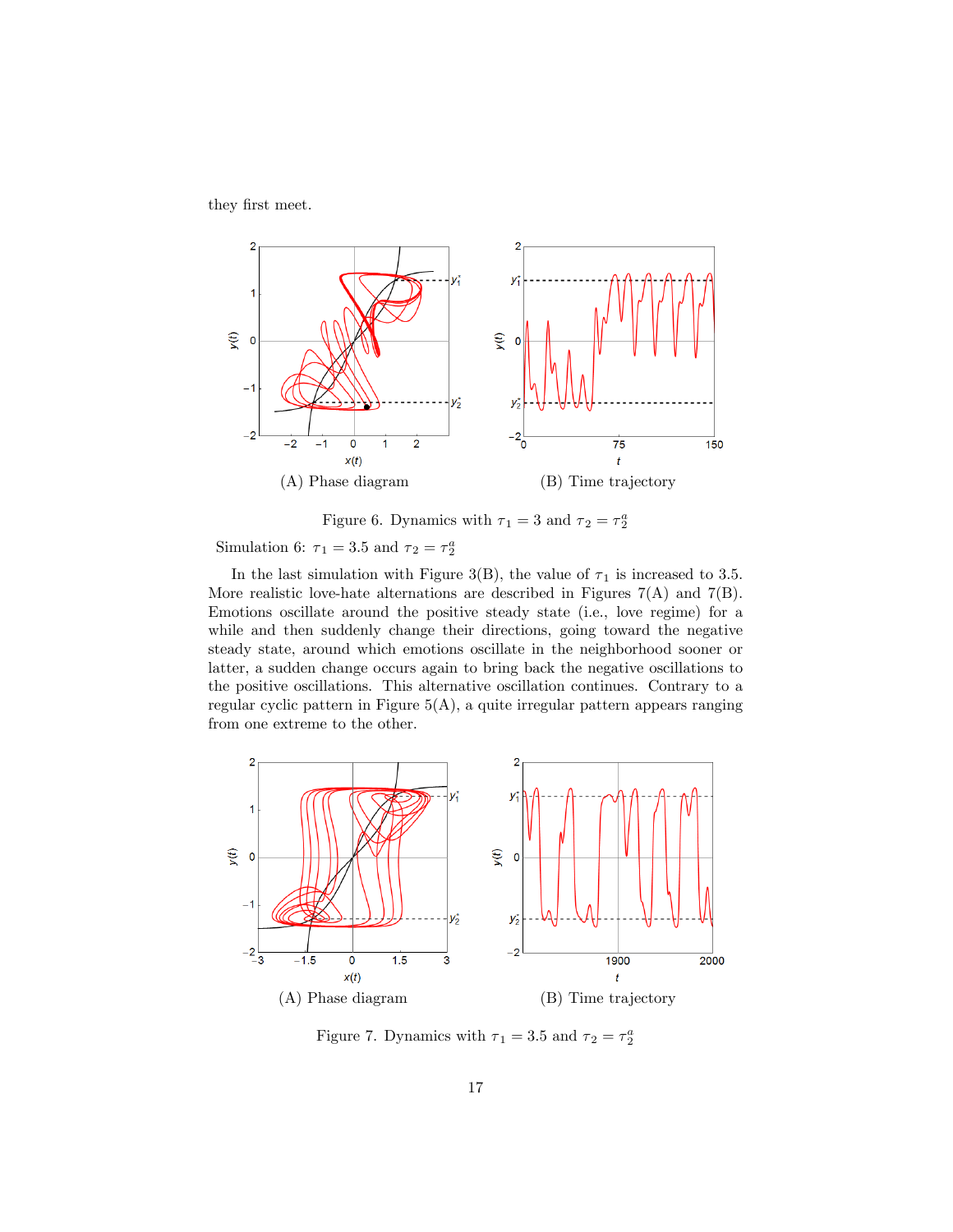Simulation 7:  $1 \leq \tau_1 \leq 2$ ,  $\tau_2 = \tau_2^b$ .

Now the value of  $\tau_2$  is increased to  $\tau_2^b$  from  $\tau_2^a$ . In Figure 8(A) two blue curves, one located slightly above the  $y = y_1^*$  locus and the other below the  $y = y_2^*$  locus, present bifurcation diagrams with respect to  $\tau_1$ . With this, it is first observed that no more complicated dynamics appears but only a simple limit cycle emerges when the stability of the non-zero steady states is lost for  $\tau_1 > \tau_1^B (=\tau_1^0)^{12}$  This result implies two issues. One is that given  $\tau_1$ , a larger value of  $\tau_2$  generates simplified dynamics. The other is that multi-stability can occur as two branches are illustrated for a small deviation of  $\tau_1$  from  $\tau_1^B$ . A basin of attraction is presented in Figure 8(B) with  $\tau_1 = 3/2$  and  $\tau_2 = \tau_2^b$ . The region of the initial points,  $(x_0(0), y_0(0))$ , is divided into three subregions, the light-red region including the positive steady state denoted by the green dot, the lightblue region including the negative steady state by the red dot and the white region including the zero-steady state denoted by the yellow dot. This division indicates an initial point dependency of dynamics, namely, dynamics converges to the positive steady state, to the negative steady state or to a limit cycle according to whether the point  $(x_0(0), y_0(0))$  is selected from the red region, the blue region or the white region of Figure 8(B). This dependency also explains something that happens often in a love story, that is, even though Romeo and Juliet are into something goods for example, a small misunderstanding described by a small change in the initial functions can lead them to a different worlds in which one's love feeling fluctuates from one extrem to the other.



Figure 8. Dynamics with  $\tau_1 = 3/2$  and  $\tau_2 = \tau_2^a$ 

Simulation 8:  $1 \leq \tau_1 \leq 2$ ,  $\tau_2 = \tau_2^c$ .

In the last simulation in this section, the value of  $\tau_2$  is further increased to  $\tau_2^c$ . It is confirmed that multi-stability occurs in the neighborhood of the

<sup>&</sup>lt;sup>12</sup> Although it is not illustrated in Figure  $8(A)$ , the simple shape of the bifurcation diagrams is numerically confirmed for larger values of  $\tau_1$ .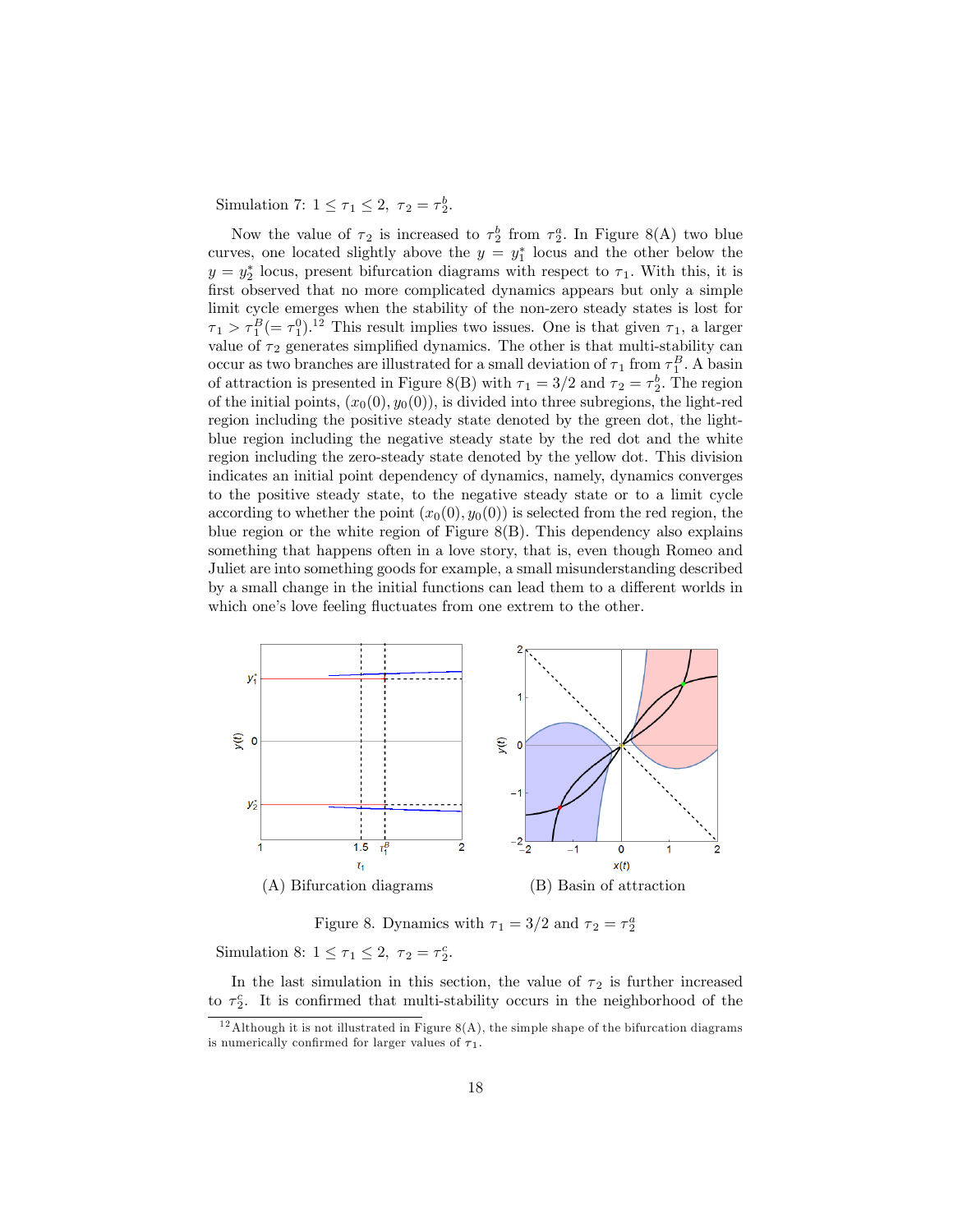bifurcation value of  $\tau_1^B = \tau_1^0$ . As can be seen, small red limit cycles surrounding the non-zero steady state coexist with a large blue limit cycle surrounding the zero steady state and including the non-zero steady states inside. Concerning the red cycle, we notice the followings: the positive steady state  $y_1^*$  is stable for  $\tau_1 < \tau_1^B$  and bifurcates to a limit cycle for  $\tau_1 > \tau_1^B$ ; a radius of the limit cycle is sensitive to the value of  $\tau_1$ ; the red cycle suddenly disappears when the value of  $\tau_1$  is larger than about roughly 1.9. Concerning the blue cycle, we also notice the followings: the limit cycle can emerge for  $\tau_1 < \tau_1^B$ ; for  $\tau_1$  in the vicinity of 1:8, the bifurcation diagram has a collection of the local maximum value, indicating that the cycle repeats small fluctuations in the local maximum and minimum, although fluctuations in the local minimum are not seen in Figure 9(A). These numerical simulations imply the inital point dependency with which a small change in the initial point might result in largely different dynamics.



Figure 9. Dynamics with  $\tau_1 = 1.8$  and  $\tau_2^c$ 

## 4.2  $\alpha_x \alpha_y > \beta_x \beta_y > 0$

We now focus on the case in which the self reaction dominates the cross reaction. Keeping the values of  $\beta_x$  and  $\beta_y$  fixed, we increase the values of  $\alpha_x$  and  $\alpha_y$  to the extent that the direction of the inequality is reversed:

#### Assumption 5:  $\alpha_x = \alpha_y = 8/5$ .

Under these parametric conditions, two issues can be confirmed:  $(1)$  the basic model has the zero solution as the unique steady state and (2) the eigenvalues of the characteristic equation (4) are real and negative indicating that the zero steady state is a stable node, as shown in Figure  $1(B)$ . Our concerns are, as before, upon the delay effects on dynamics, in particular we are interested in whether larger delays can destabilize the zero steady state and what dynamics could emerge when the stability is lost.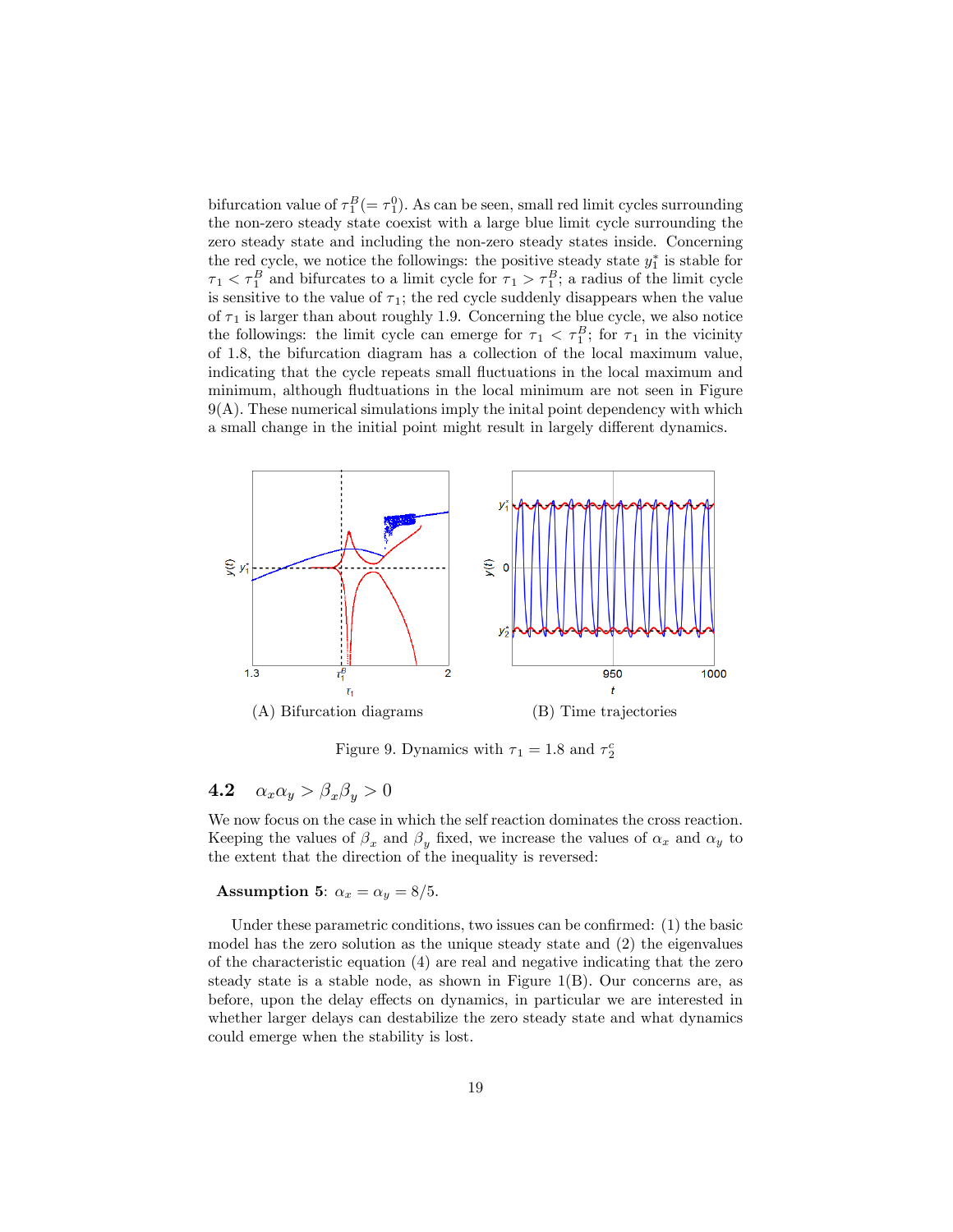Figure 10 illustrates the parts of the segments of  $L_1(k, n)$  in red and  $L_2(k, n)$ in blue for  $k = 0$  and  $n = 0, 1, 2$  under Assumption 5 and  $\beta_x = \beta_y = 3/2$ . The stability switching curve is the outer envelope of the partition curves for various values of n and its shape differs from the one in Figure  $2^{13}$  Since the steady state is stable without delays (i.e.,  $\tau_1 = \tau_2 = 0$ ) and the origin of Figure 10 is located left to the stability switching curve, the steady state with positive delays is stable in the left part to the curve and unstable in the right. The value of  $\tau_1^B(=0.6)$  is selected in such a way that the dotted vertical line at  $\tau_1 = \tau_1^B$ intersects the stability switching curve three times at

$$
\tau_2^a \simeq 1.771, \ \tau_2^b \simeq 3.536 \ \text{and} \ \tau_2^c \simeq 4.478.
$$

Multiple intersections suggest that delay  $\tau_2$  has the double edge effect for  $\tau_1 =$  $\tau_1^B$ , which is numerically confirmed below.



Figure 10. Stability switching curves

Simulation 9:  $\tau_1 = \tau_1^B$ ,  $0 \le \tau_2 \le 6$ .

Figure 11(A) presents a bifurcation diagram with respect to  $\tau_2$  in which a value of  $\tau_2$  is increased along the dotted vertical line at  $\tau_1 = \tau_1^B$  in Figure 10. As is seen both in Figure 10 and Figure  $11(A)$ , the steady state loses stability at  $\tau_2 = \tau_2^a$  and  $\tau_2 = \tau_2^c$  and regains it at  $\tau_2 = \tau_2^b$ . Further, Figure 11(A) depicts time trajectories of  $x(t)$  in blue and  $y(t)$  in red. It is seen that the steady state bifurcates to a limit cycle surrounding the zero steady state whenever the stability is lost and the cycle merges to the zero steady state when the stability is regained. Provided a positive delay in  $\tau_1$ , some positive value of  $\tau_2$  keeps both

 $^{13}$  Under these specifications, the end points of the domain for the stability switching curves are  $\omega_s \simeq 0.805$  and  $\omega_e \simeq 1.163$ .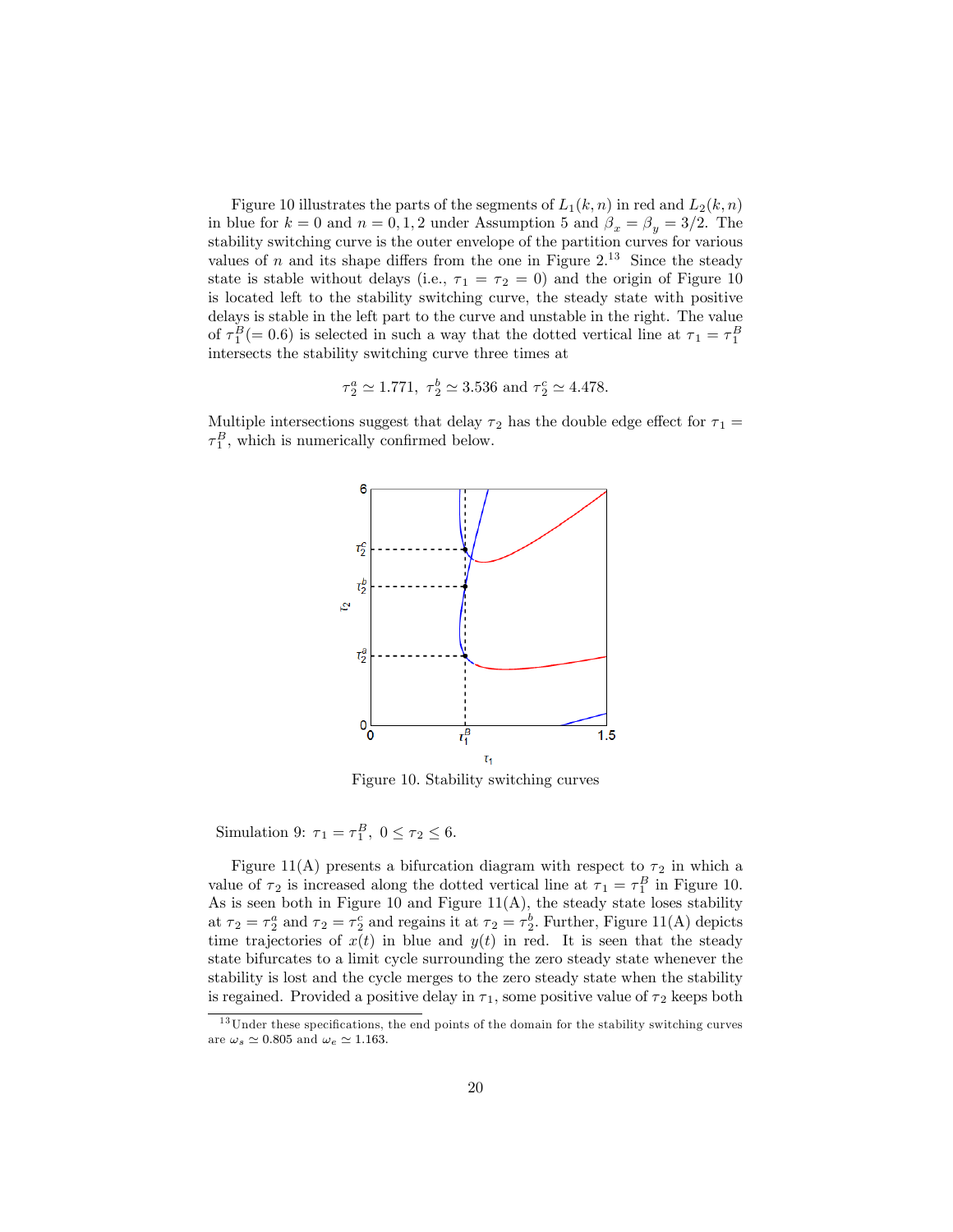Romeo and Juliet in suspense resulting in a cyclic behavior and some other value makes them stay at the zero steady state.

Simulation 10:  $0.5 \le \tau_1 \le 1$ ,  $\tau_2 = \tau_2^a$ 

Figure 11(B) gives bifurcation diagrams of  $x(t)$  in blue and  $y(t)$  in red with respect to  $\tau_1$ . Two issues are observed: (i) Given the fixed value of  $\tau_2$ , different values of  $\tau_1$  do not qualitatively affect dynamics as the time trajectories in Figure 11(B) exhibit similar behavior (i.e., limit cycles) and (ii) time trajectories of  $x(t)$  exhibit huge oscillations for  $\tau_1$ -values close to unity, indicating that the model may be inappropriate to describe love evolutions of Romeo and Juliet.



Figure 11. Bifurcation diagrams

## 5 Concluding Remarks

We have investigated a delay Romeo and Juliet model in which both are supposed to be cautious lovers, the most natural romantic style between two individuals. After checking that the no-delay version of the model exhibits fairly stable dynamics, we theoretically derive the instability conditions of the delay version by analyzing the characteristic equations and then use them to illustrate a stability switching curve on which stability of the delay version is lost. Concerning global behavior, we perform numerical simulations to examine that the unstable steady state turns to cyclic oscillations through Hopf bifurcation. In comparison with a one-delay model, the stability switching curve has more complicated shape and dynamics become more complicated in the two-delay model. In consequence, it is confirmed that the multiple delays have the double edge effect, implying the occurrence of multiple alternations of stability and instability with increasing value of one delay and fixing the value of the other delay at some level. Furthermore, various love evolutions ranging from simple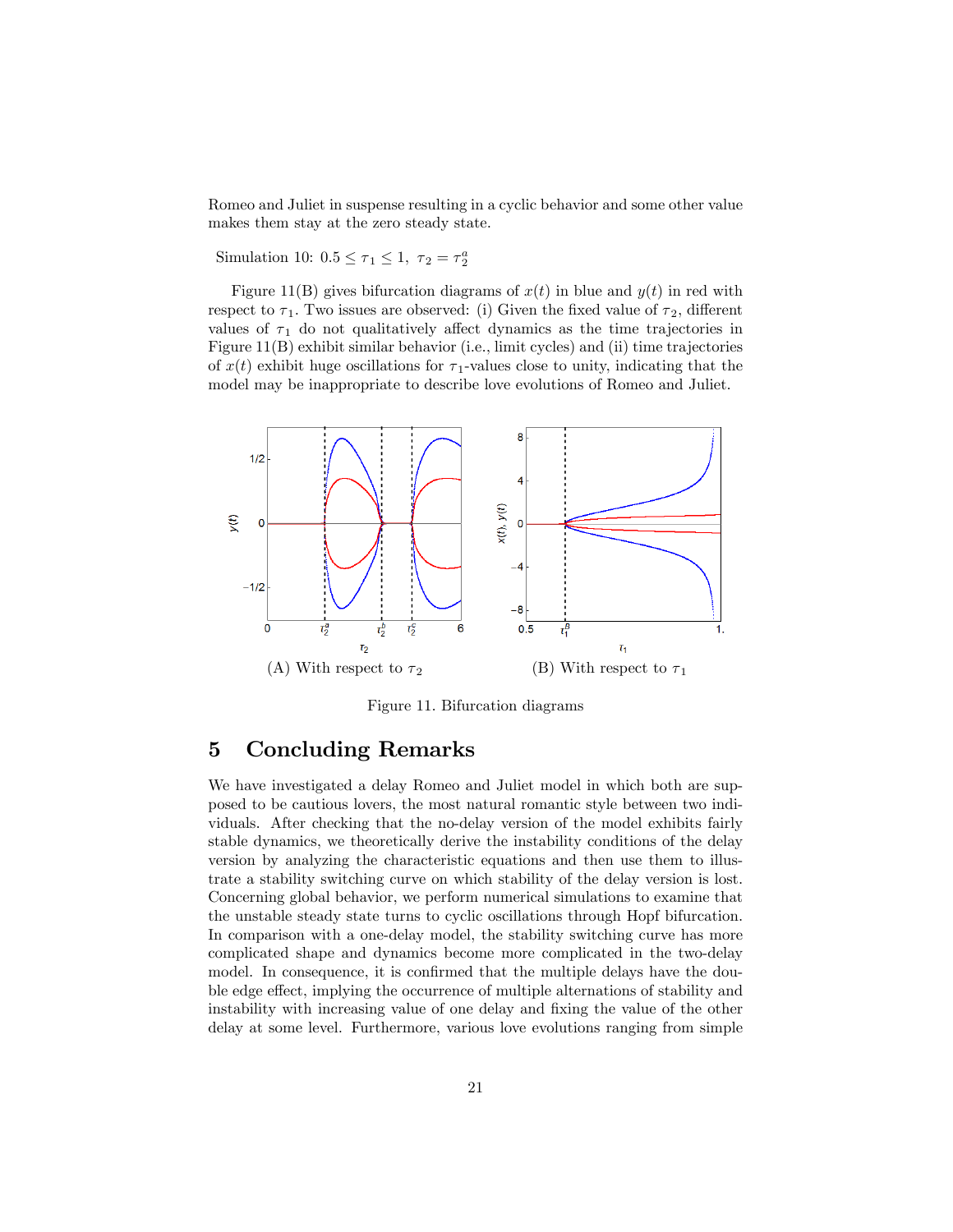to complex dynamics involving chaos can explain various types of love stories between two individuals.

For further investigation, we first plan to introduce delays in the two selfreaction processes, with which the delay model could be more realistic. Secondly, it may be interesting to add one more individual to the model and consider a triangle relation whose dynamics could be much more complicated and therefore much more interesting.